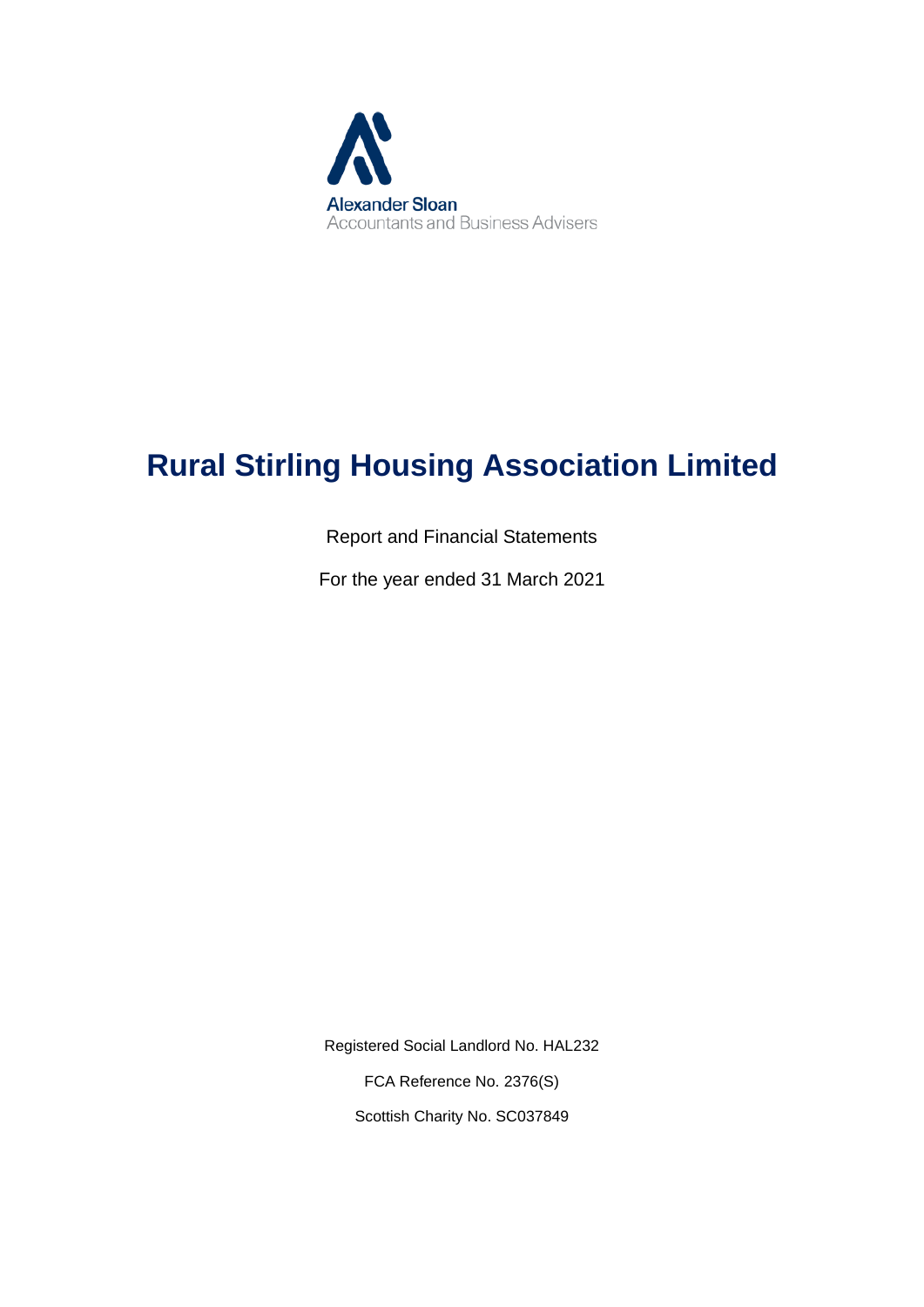#### **REPORT AND FINANCIAL STATEMENTS FOR THE YEAR ENDED 31 MARCH 2021**

### **Contents**

|                                                            | r ayc     |
|------------------------------------------------------------|-----------|
| Members of the Board of Management, Executive and Advisers | 1         |
| Report of the Board of Management                          | $2 - 7$   |
| Report by the Auditors on corporate governance matters     | 8         |
| Report of the Auditors                                     | $9 - 12$  |
| Statement of comprehensive income                          | 13        |
| Statement of financial position                            | 14        |
| Statement of cash flows                                    | 15        |
| Statement of changes in equity                             | 16        |
| Notes to the financial statements                          | $17 - 32$ |

**Page**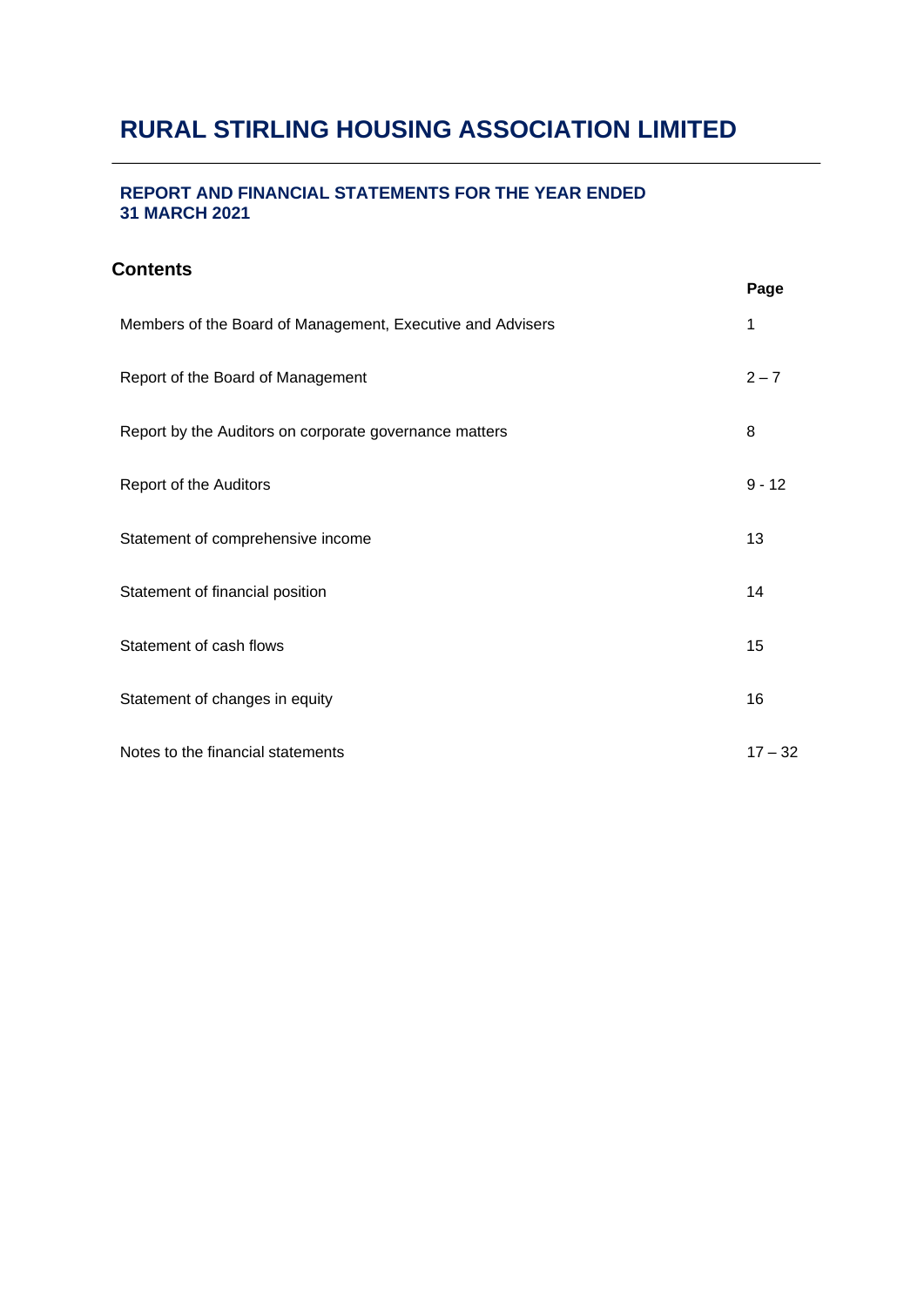#### **BOARD OF MANAGEMENT, EXECUTIVE AND ADVISERS FOR THE YEAR ENDED 31 MARCH 2021**

#### **BOARD OF MANAGEMENT**

Mark Griffiths Fiona Boath Theresa Elliot Colin O'Brien Linda Anderson Margaret Vass Susan Macmillan Malcolm Begg Alison Smith Martin Earl Anne Law Cordelia Guidery Lorna Cameron Fionn Stevenson

**Chairperson** Vice Chairperson Vice Chairperson from November 2020 Resigned April 2020

Resigned September 2020

Resigned May 2021 Elected September 2020 Elected September 2020

#### **EXECUTIVE OFFICERS**

Donna Birrell Kirsty Brown

Craig Wood

Chief Executive Deputy Chief Executive / Director of Finance & Corporate Services Director of Housing & Property Services

#### **REGISTERED OFFICE**

Stirling Road Doune **Perthshire** FK16 6AA

Alexander Sloan Accountants and Business Advisers 180 St Vincent Street Glasgow G2 5SG

#### **BANKERS**

Royal Bank of Scotland Units 22/23 Thistles Shopping Centre **Stirling** FK8 2EA

#### **SOLICITORS**

Hill & Robb 3 Pitt Terrace **Stirling** FK7 2EY

#### **EXTERNAL AUDITORS INTERNAL AUDITORS**

Wylie & Bisset 168 Bath Street Glasgow G2 4TP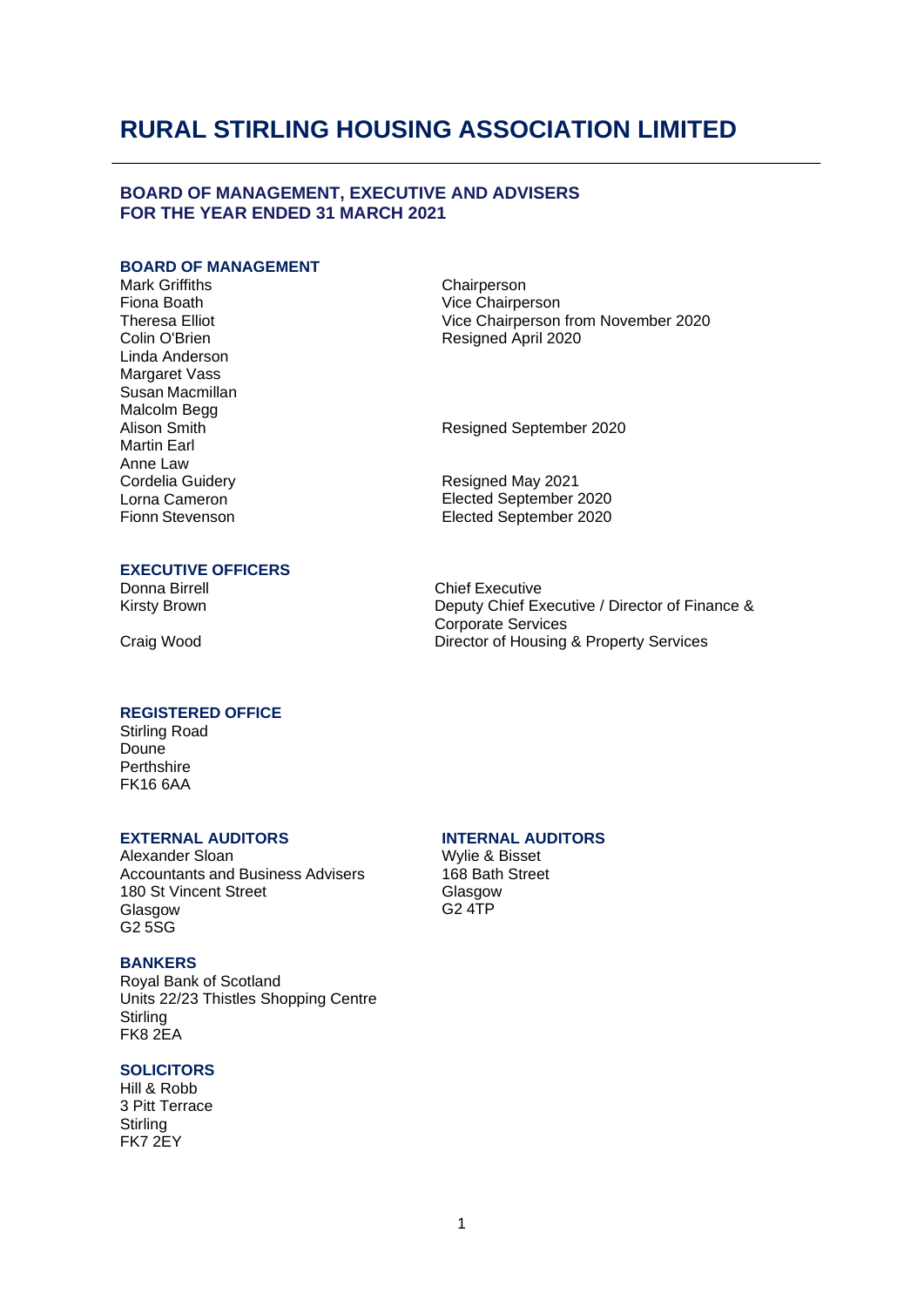#### **REPORT OF THE BOARD OF MANAGEMENT FOR THE YEAR ENDED 31 MARCH 2021**

The Board of Management presents its report and the financial statements for the year ended 31 March 2021.

#### **Legal Status**

The Association is registered with the Financial Conduct Authority as a Co-operative and Community Benefit Society (No. 2376(S)), the Scottish Housing Regulator as a registered social landlord (No. HAL232) under the Housing (Scotland) Act 2010 and as is a registered Scottish Charity with the charity number SC037849.

#### **Principal Activities**

The principal activities of the Association are the provision and management of affordable rented accommodation.

#### **Review of Business and Future Developments**

#### **Housing stock**

At 31 March 2021, the Association owned 628 properties – 609 homes for rent, 14 for shared ownership and 5 properties were leased to our subsidiary company Venachar, for mid-market rent. The Association also provided services to 39 factored properties. These are all located within 18 settlements throughout the rural Stirling area. Nearly all the properties have been built by the Association during the past 30 years with a small number acquired/refurbished. The average net weekly rent for an RSHA property during 2020/21 was £85.03 (including common landscaping and other service charges).

#### **Office and staffing**

The Association's staff team at the end of the year comprised 15.6 full time equivalents posts. The staff team operate from the Association's office at Stirling Road, Doune. The current CEO of the organisation has been in post since mid – December 2017 and is responsible for providing support and guidance to the governing body and providing leadership and direction to the staff team to protect and maintain standards of quality and performance to our customers and stakeholders.

#### **Performance**

The Association has reported a surplus for the year of £430,308 (2020 – £376,677). In addition, net assets have increased by £430,277 to £6,142,903. The Board is satisfied with these results.

Rent losses from voids and bad debts remained low at 0.44% of gross rental and service charge income. 29 properties were let during the year and it took 16.5 (2020/21: 12.3 days) on average to re-let properties. The increase in average time to re-let properties, was largely as a result of the pandemic and associated regulations. Demand for housing remains strong with 261 new applications for housing received during the year and 921 live applications for housing on our list at 31 March 2021.

#### **Development**

The Association has an ongoing development programme for new homes. During the year we had one site under construction at Claish Farm, Callander which will provide 50 new homes. We received tender approval towards the end of the financial year for our new build development at Balmaha. This will provide 22 homes, being a mix of social housing, shared equity homes for sale, key worker accommodation and serviced plots for self-build. We also entered into the building contract with our partner developer for 9 homes at Burngreen, Kippen at the end of March. We are progressing development at Lampson Road, Killearn which will provide 11 new homes and at Croftamie where we expect to build 14 new homes. Our Partner Developers have also received planning consent for developments at Gartness Road, Drymen, providing 30 new homes.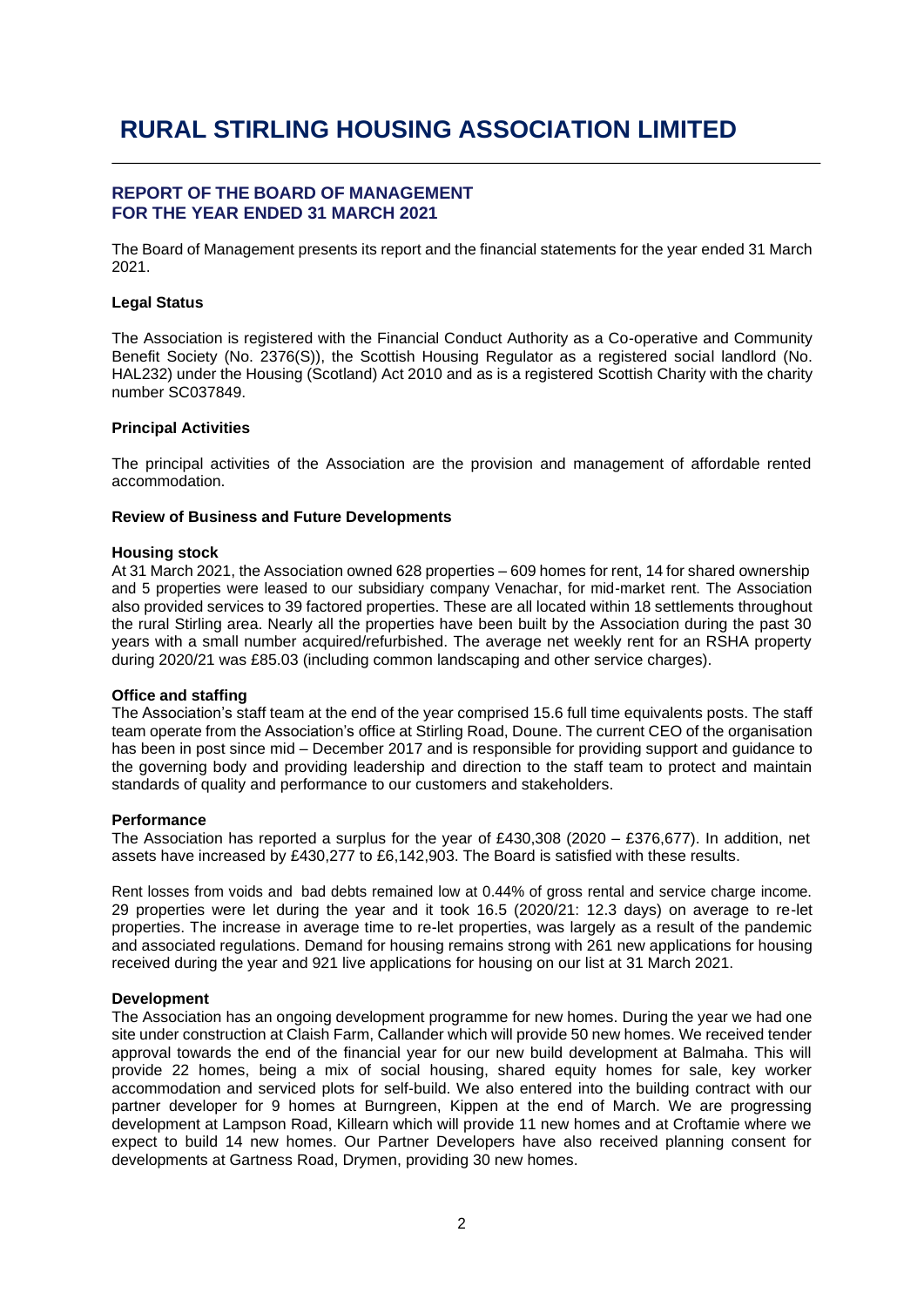#### **REPORT OF THE BOARD OF MANAGEMENT FOR THE YEAR ENDED 31 MARCH 2021**

#### **Review of Business and Future Developments (Contd.)**

There was one shared ownership buyback during the 2020/21 year. The property is now being let on a social rent basis.

#### **Property Maintenance**

RSHA seeks to maintain its properties to the highest standard and carries out regular reactive and cyclical maintenance to all its properties. In addition, the Association also has an ongoing component renewal programme to ensure that all its properties are kept to a high standard.

During the year, the Association renewed electric heating in 2 properties, replaced solid fuel heating with aground source heat pump system in one property and renewed kitchens in a further 39. 175 properties had fire safety upgrades completed. A range of smaller projects were also carried including environmental improvements.

1,379 reactive repairs were carried out during the year. The Association responds to repair requests within agreed target times for the particular category of repair (Emergency - 4 hours; Urgent – 3 days; Routine – 10 days). It took an average of 3.0 hours to attend to emergency repairs and 5.6 days for all other repairs. Repairs were completed 'Right First Time' 87.7% of the time. All gas safety checks, with the exception of 9, were carried out by their anniversary.

All those reporting a repair are sent a survey and this exercise indicates a level of satisfaction with the service received of (83.1%).

#### **Achievements and Future Plans**

The impact of COVID-19 and our response was undoubtedly the focus of the 2020/21 financial year; it was challenging for all of us. The Association was able to manoeuvre through the difficulties faced thanks to the understanding, determination and adaptability of its staff members, tenants, contractors, suppliers and Management Board. Despite the challenges, some key objectives were met. A few highlights are detailed below:

- We were successful in our bid for circa £0.5 million of funding for the 2021/22 year from the Scottish Government Net Zero fund. This will help fund new heating systems for our existing homes.
- We were also successful in our bid for a Connecting Scotland Award. This award will help some of our most digitally excluded tenants to access online services and take advantage of more opportunities.
- The Staff Restructure was agreed prior to the Christmas break in 2020. Three temporary members of staff were appointed on permanent contracts and we successfully recruited 5 new members of staff by the end of the financial year. We have strengthened our staff resources and invested at the front line to provide a more responsive customer focused service.
- We hosted our first ever 'virtual' AGM in September 2020 without any IT hiccups!
- Our Customer Engagement Strategy was finalised in conjunction with TPAS Scotland and the action plan will be rolled out over the 2021/22 year.
- We added the software CX Feedback to our suite of communication tools; our first survey to tenants on COVID 19 was a success with high response rates. The software reporting will be useful in allowing us to better capture and analyse data, to understand our tenants, their needs and service requirements going forward.
- The new SPSO Complaints Handling Procedure was reviewed and adopted for the Association's use.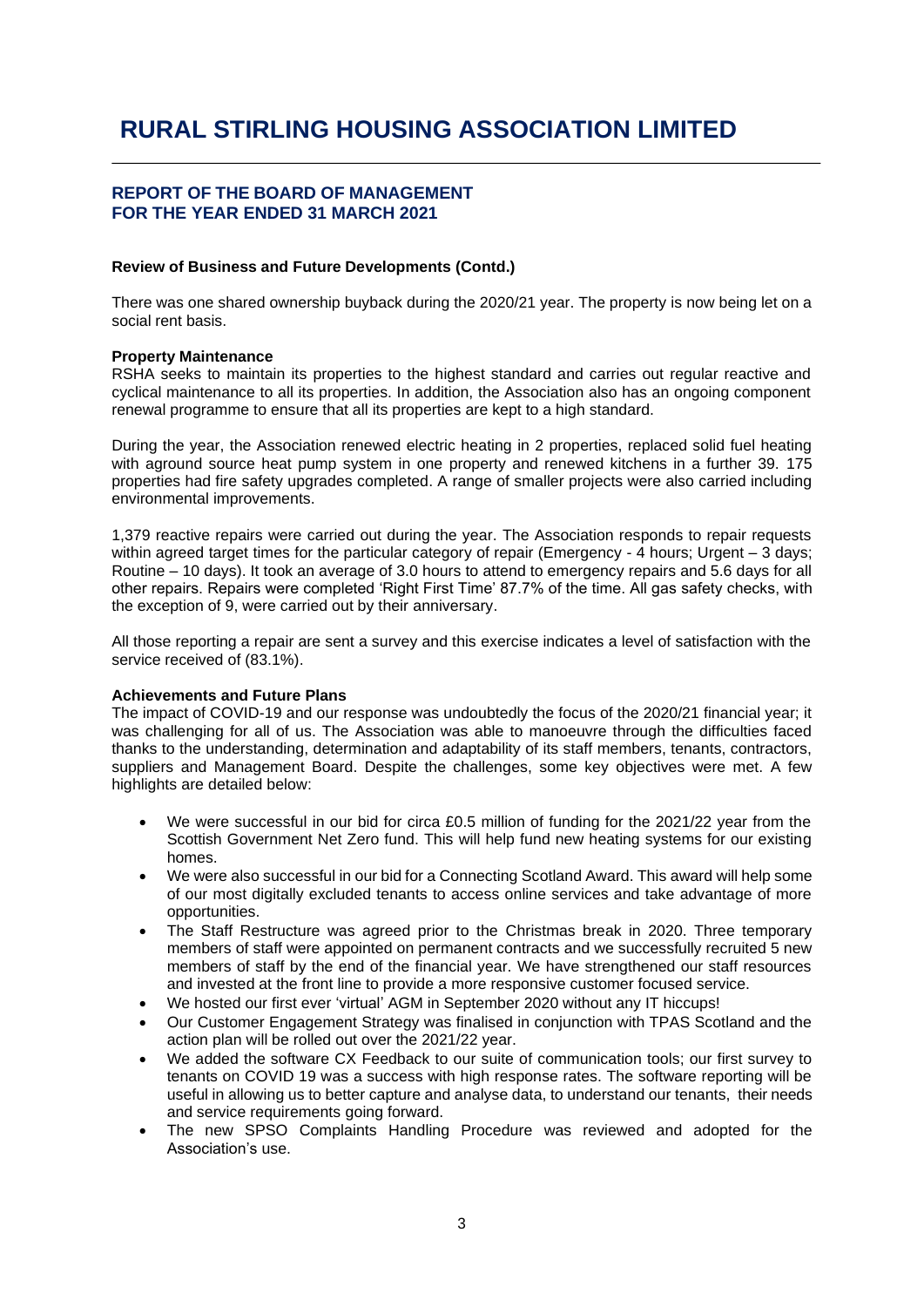#### **REPORT OF THE BOARD OF MANAGEMENT FOR THE YEAR ENDED 31 MARCH 2021**

#### **Review of Business and Future Developments (Contd.)**

#### **Annual Return on the Charter (ARC)**

The Association's performance against the Charter indicators in 2020/21 compared with the return for the two previous years can be seen below. The latest independent survey of tenant satisfaction, carried out by the Research Resource Ltd in June 2019, illustrated a decline in overall tenant satisfaction (indicators marked as ^). The reduction in SHQS compliance is due to a combination of new EPCs and the results of the updated Stock Condition Survey. Three SHQS Exemptions were also identified.

| <b>ARC Indicator</b>                                                                                                         | 2018/19   | 2019/20   | 2020/21               |
|------------------------------------------------------------------------------------------------------------------------------|-----------|-----------|-----------------------|
| Overall tenant satisfaction                                                                                                  | 97.40%    | 89.74%^   | 89.74%                |
| % who feel landlord is good at keep them informed                                                                            | 98.70%    | 94.02%^   | 94.02%                |
| % satisfaction with opportunities to participate in decisions                                                                | 99.60%    | 91.03%^   | 91.03%                |
| % of complaints responded to within timescales                                                                               | 78.85%    | 89.85%    | Stage 1 -<br>92.87%   |
|                                                                                                                              |           |           | Stage $2 -$<br>80.00% |
| % of stock meeting SHQS                                                                                                      | 98.66%    | 96.51%    | 92.54%                |
| Average time to complete emergency repairs                                                                                   | 2.48      | 2.64      | 2.98                  |
|                                                                                                                              | hours     | hours     | hours                 |
| Average time to complete non-emergency repairs                                                                               | 5.70 days | 5.70 days | 5.61 days             |
| % of reactive repairs carried out right first time                                                                           | 88.49%    | 88.30%    | 87.73%                |
| % of tenants who have had repairs carried out in the last 12<br>months that were satisfied with their repair and maintenance | 95.48%    | 93.40%    | 82.95%                |
| Rent collected as a % of rent due                                                                                            | 99.67%    | 100.90%   | 99.63%                |
| % of rent lost through empty properties                                                                                      | 0.30%     | 0.20%     | 0.16%                 |
| Rent increase applied for 2021/22                                                                                            | 3.90%     | 2.40%     | 0.00%                 |
| Gross rent arrears (including former tenants & bad debts)                                                                    | 4.27%     | 3.90%     | 4.38%                 |
| ASB cases resolved within targets                                                                                            | 89.40%    | 98.00%    | 95.18%                |
| Satisfaction with management of neighbourhood                                                                                | 99.12%    | 91.00%    | N/A                   |
| Average time to re-let properties                                                                                            | 12.98     | 11.79     | 16.45                 |
|                                                                                                                              | days      | days      | days                  |

#### <span id="page-5-0"></span>**COVID-19**

As a small rural housing association, we are faced with many challenges some which we can plan and prepare for and some which are unexpected and completely out with our control. The current COVID-19 pandemic crisis has presented unprecedented challenges for our small, but resilient team. Our number one priority throughout the crisis has been to keep our staff, tenants and Board members safe and maintain essential services to our tenants. There will undoubtedly be an impact on our business and we will be keeping our priorities and resource under constant review. Our Key Performance Indicators (KPIs) and targets will be reassessed to ensure that these are still realistic and achievable in the current circumstances. This will be undertaken as part of our recovery strategy and exit from lockdown.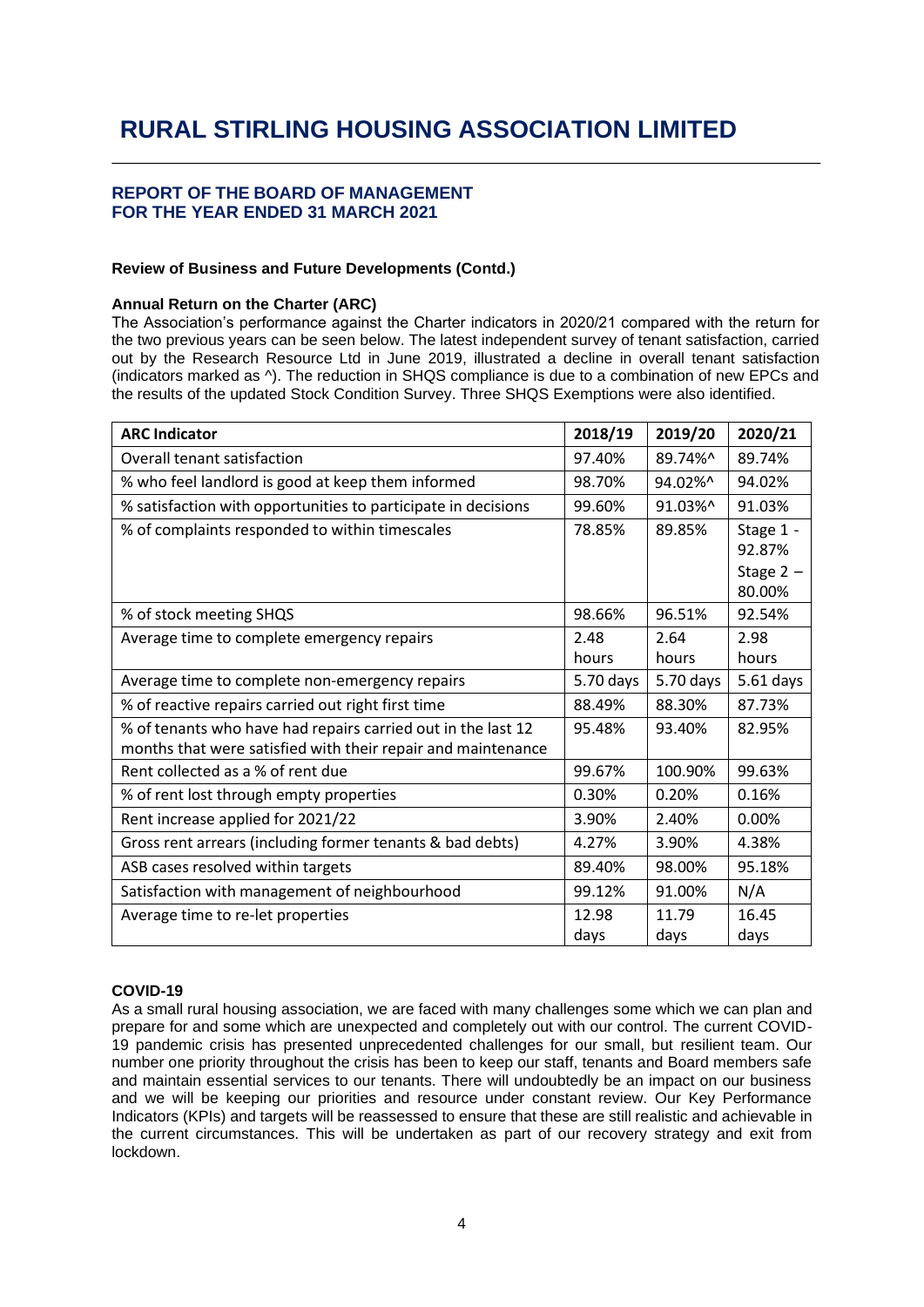#### **REPORT OF THE BOARD OF MANAGEMENT FOR THE YEAR ENDED 31 MARCH 2021**

#### **Board of Management and Executive Officers**

The members of the Board of Management and the Executive officers are listed on page 1.

Each member of the Board of Management holds one fully paid share of £1 in the Association. The Executive Officers hold no interest in the Association's share capital and, although not having the legal status of directors, they act as executives within the authority delegated by the Board of Management.

The members of the Board of Management are also trustees of the charity. Members of the Board of Management are appointed by the members at the Association's Annual General Meeting.

#### **Statement of Board of Management's Responsibilities**

The Co-operative and Community Benefit Societies Act 2014 requires the Board of Management to prepare financial statements for each financial year that give a true and fair view of the state of affairs of the Association and of the surplus or deficit of the Association for that period. In preparing those financial statements the Board of Management is required to:

- select suitable accounting policies and then apply them consistently;
- make judgements and estimates that are reasonable and prudent;
- state whether applicable accounting standards have been followed, subject to any material departures disclosed and explained in the financial statements;
- prepare the financial statements on a going concern basis unless it is inappropriate to presume that the Association will continue in business; and
- prepare a statement on internal financial control.

The Board of Management is responsible for keeping proper accounting records which disclose with reasonable accuracy at any time the financial position of the Association and to enable them to: ensure that the financial statements comply with the Co-operative and Community Benefit Societies Act 2014, the Housing (Scotland) Act 2010 and the Determination of Accounting Requirements 2019. It is also responsible for safeguarding the assets of the Association and hence for taking reasonable steps for the prevention and detection of fraud and other irregularities. It is also responsible for ensuring the Association's suppliers are paid promptly.

#### **Going Concern**

Based on its budgetary and forecasting processes the Board of Management has a reasonable expectation that the Association has adequate resources to continue in operational existence for the foreseeable future; therefore, it continues to adopt the going concern basis of accounting in preparing the annual financial statements.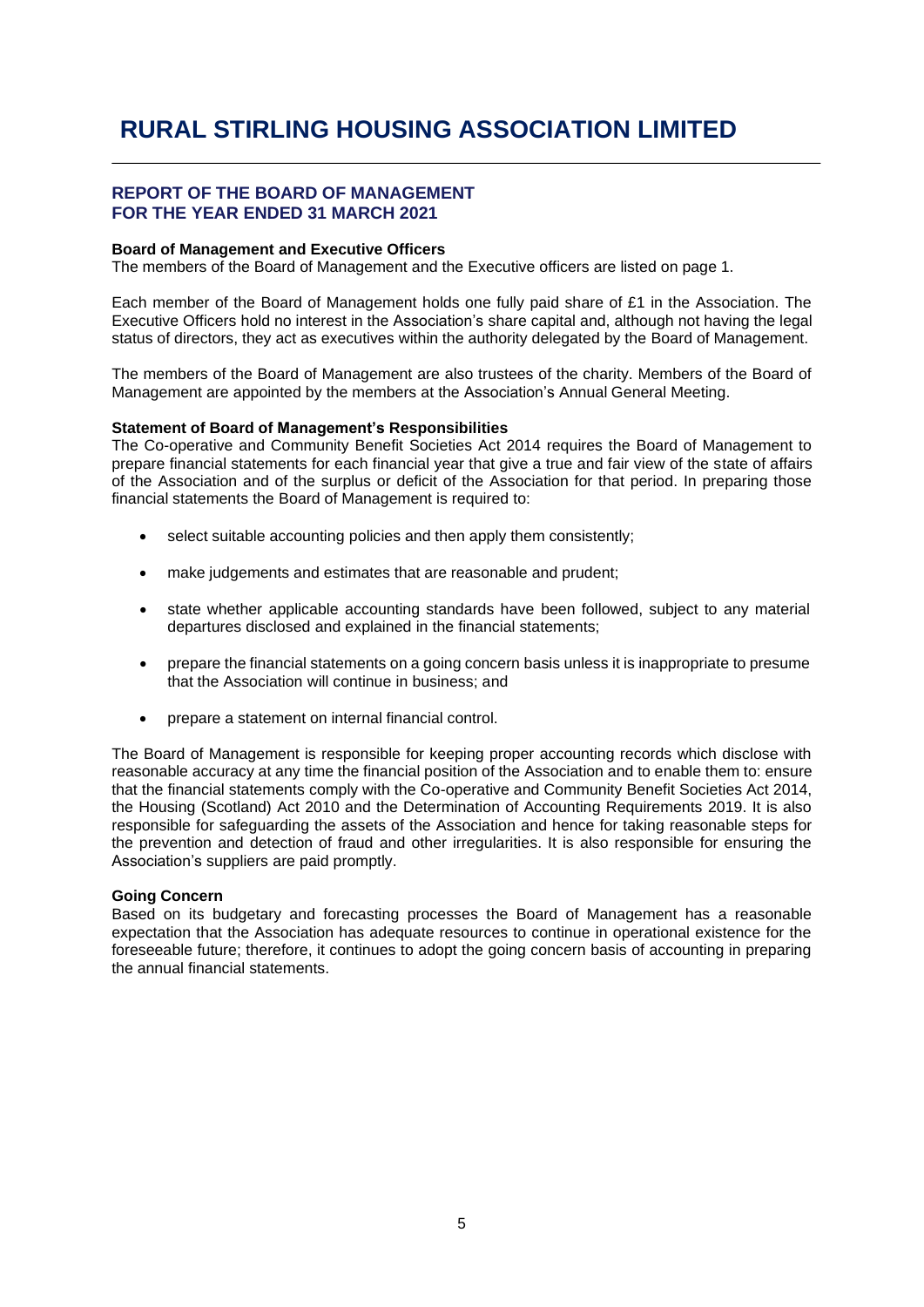#### **REPORT OF THE BOARD OF MANAGEMENT FOR THE YEAR ENDED 31 MARCH 2021**

#### **Statement on Internal Financial Control**

The Board of Management acknowledges its ultimate responsibility for ensuring that the Association has in place a system of controls that is appropriate for the business environment in which it operates. These controls are designed to give reasonable assurance with respect to:

- the reliability of financial information used within the Association, or for publication;
- the maintenance of proper accounting records;
- the safeguarding of assets against unauthorised use or disposition.

It is the Board of Management's responsibility to establish and maintain systems of internal financial control. Such systems can only provide reasonable and not absolute assurance against material financial misstatement or loss. Key elements of the Association's systems include ensuring that:

- formal policies and procedures are in place, including the ongoing documentation of key systems and rules relating to the delegation of authority, which allow the monitoring of controls and restrict the unauthorised use of Association's assets;
- experienced and suitably qualified staff take responsibility for important business functions and annual appraisal procedures have been established to maintain standards of performance;
- forecasts and budgets are prepared which allow the management team and the Board of Management to monitor key business risks, financial objectives and the progress being made towards achieving the financial plans set for the year and for the medium term;
- quarterly financial management reports are prepared promptly, providing relevant, reliable and up to date financial and other information, with significant variances from budget being investigated as appropriate;
- regulatory returns are prepared, authorised and submitted promptly to the relevant regulatory bodies;
- all significant new initiatives, major commitments and investment projects are subject to formal authorisation procedures, through the Board of Management;
- the Board of Management receives reports from management and from the external and internal auditors to provide reasonable assurance that control procedures are in place and are being followed and that a general review of the major risks facing the Association is undertaken;
- formal procedures have been established for instituting appropriate action to correct any weaknesses identified through internal or external audit reports.

The Board of Management has reviewed the effectiveness of the system of internal financial control in existence in the Association for the year end 31 March 2021. No weaknesses were found in the internal financial controls which resulted in material losses, contingencies or uncertainties which require disclosure in the financial statements or in the auditor's report on the financial statements.

#### **Donations**

During the year the Association made charitable donations of £nil (2020 - £100).

#### **Disclosure of Information to the Auditor**

The members of the Board of Management at the date of approval of these financial statements have confirmed, as far as they are aware, that there is no relevant information of which the auditors are unaware. They confirm that they have taken all steps that they ought to have taken to make themselves aware of any relevant audit information and to establish that it has been communicated to the auditors.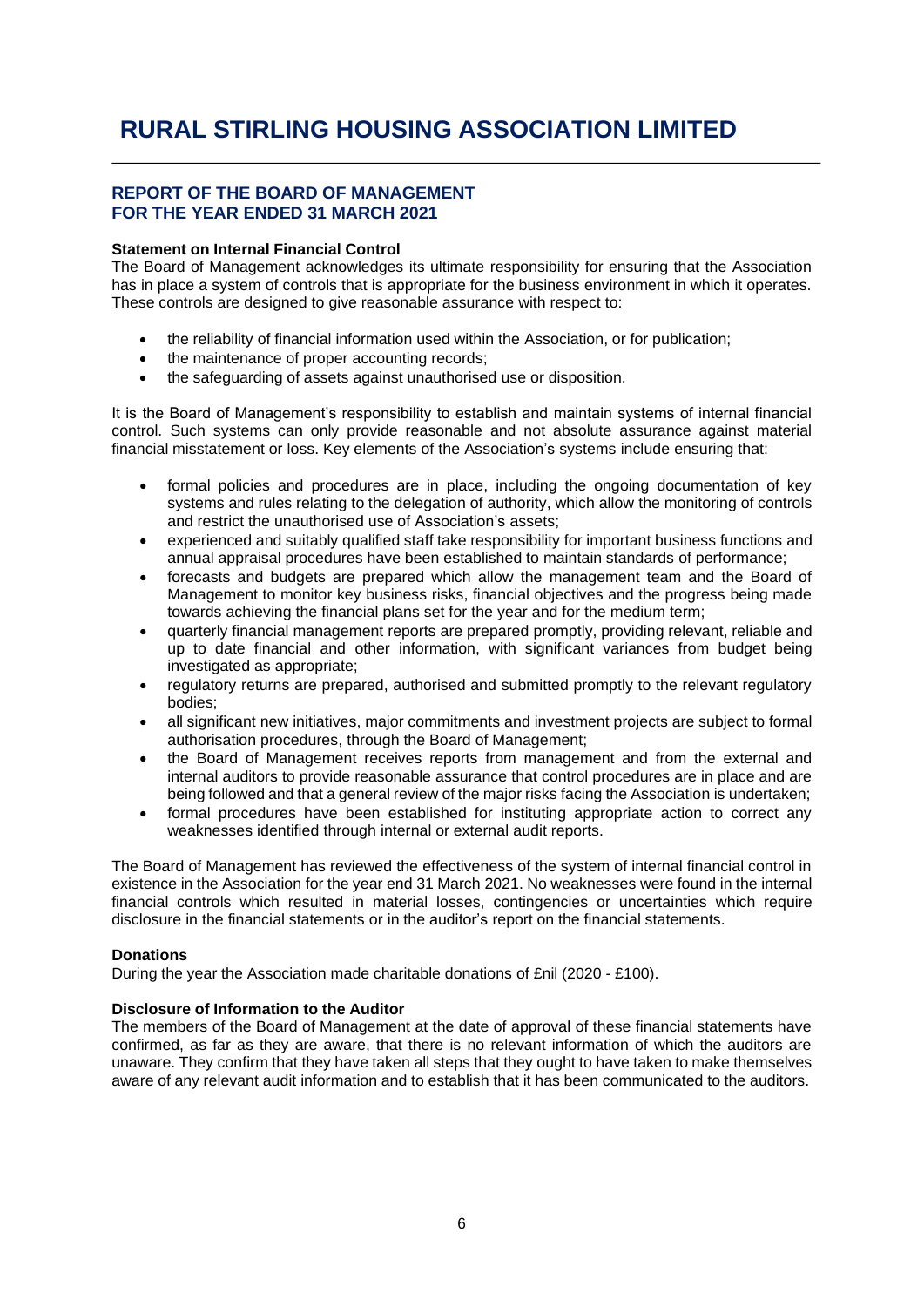#### **REPORT OF THE BOARD OF MANAGEMENT FOR THE YEAR ENDED 31 MARCH 2021**

#### **Auditor**

A resolution to reappoint the Auditors, Alexander Sloan, Accountants and Business Advisers, will be proposed at the Annual General Meeting.

#### **By order of the Board of Management**

**DONNA BIRRELL Secretary** 12 August 2021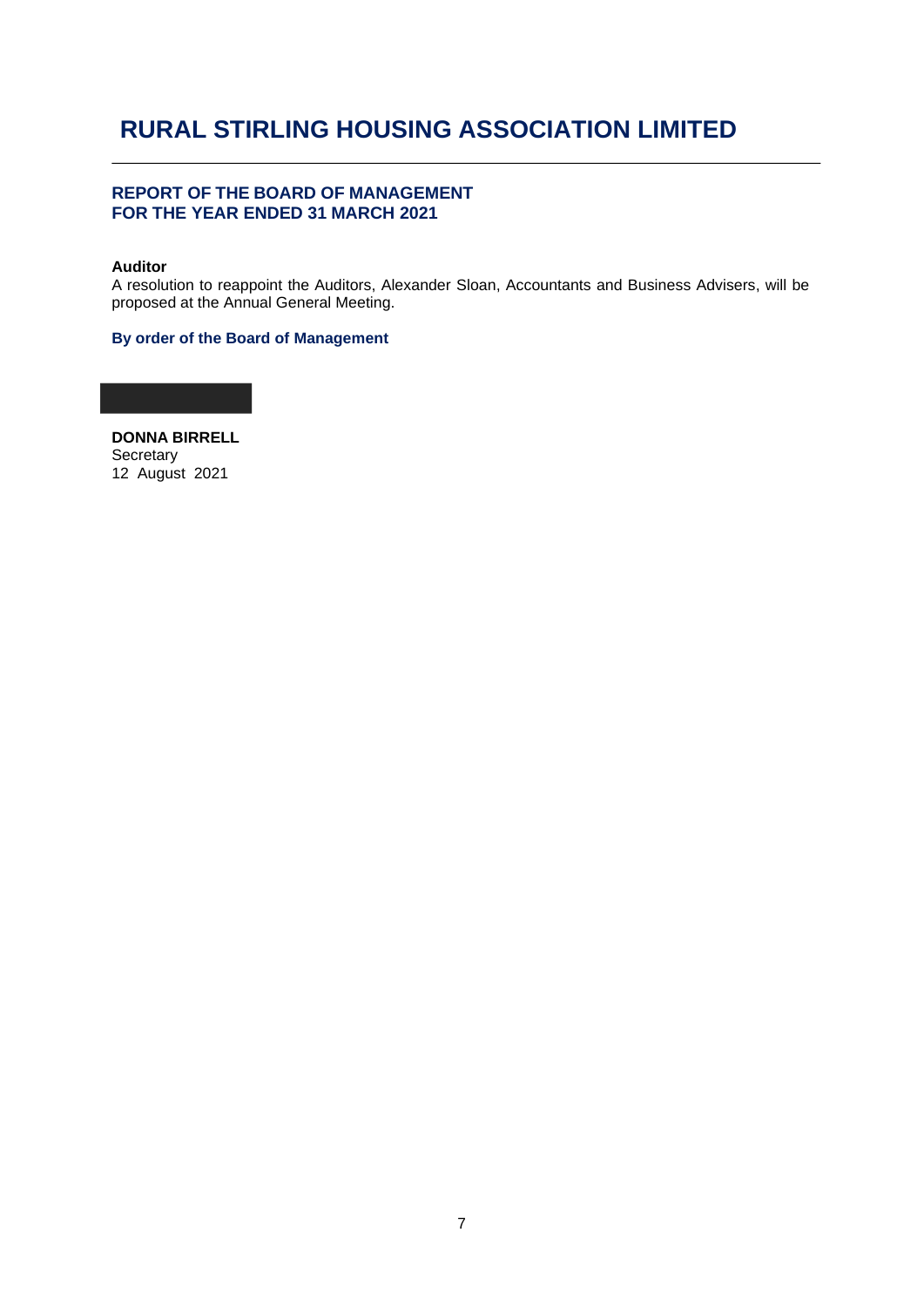#### **REPORT BY THE AUDITORS TO THE MEMBERS OF RURAL STIRLING HOUSING ASSOCIATION ON CORPORATE GOVERNANCE MATTERS**

In addition to our audit of the financial statements, we have reviewed your statement on page 6 concerning the Association's compliance with the information required by the Regulatory Standards in respect of internal financial controls contained in the publication "Our Regulatory Framework" and associated Regulatory Advice Notes which are issued by the Scottish Housing Regulator.

#### **Basis of Opinion**

We carried out our review having regard to the requirements to corporate governance matters within Bulletin 2006/5 issued by the Financial Reporting Council. The Bulletin does not require us to review the effectiveness of the Association's procedures for ensuring compliance with the guidance notes, nor to investigate the appropriateness of the reason given for non-compliance.

#### **Opinion**

In our opinion the Statement of Internal Financial Control on page 6 has provided the disclosures required by the relevant Regulatory Standards within the publication "Our Regulatory Framework" and associated Regulatory Advice Notes issued by the Scottish Housing Regulator in respect of internal financial controls and is consistent with the information which came to our attention as a result of our audit work on the financial statements.

Through enquiry of certain members of the Board of Management and Officers of the Association and examination of relevant documents, we have satisfied ourselves that the Board of Management's Statement on Internal Financial Control appropriately reflects the Association's compliance with the information required by the relevant Regulatory Standards in respect of internal financial controls contained within the publication "Our Regulatory Framework" and associated Regulatory Advice Notes issued by the Scottish Housing Regulator in respect of internal financial controls.

**ALEXANDER SLOAN** Accountants and Business Advisers Statutory Auditors GLASGOW 12 August 2021

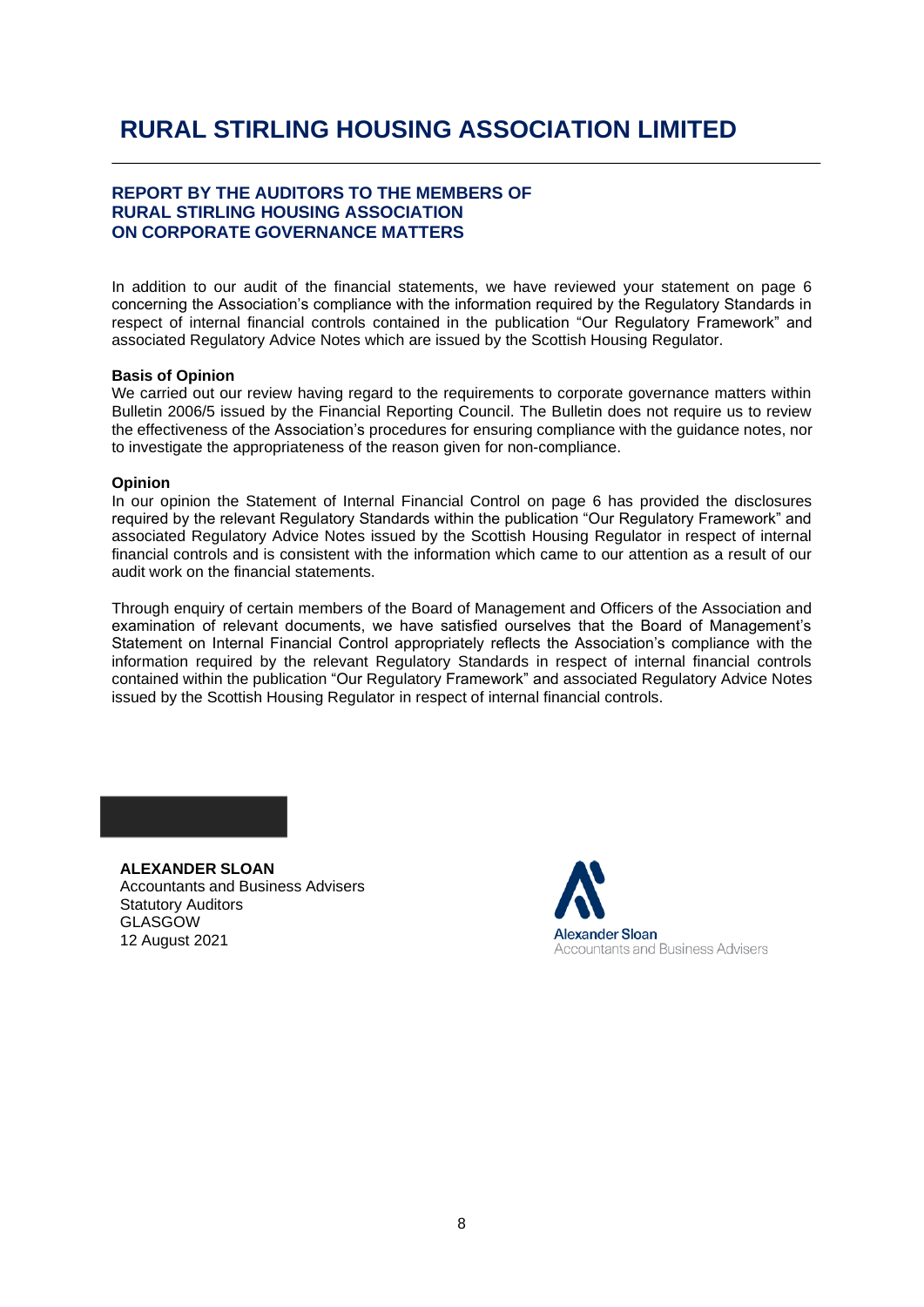#### **INDEPENDENT AUDITORS' REPORT TO THE MEMBERS OF RURAL STIRLING HOUSING ASSOCIATION LIMITED FOR THE YEAR ENDED 31 MARCH 2021**

#### **Opinion**

We have audited the financial statements of Rural Stirling Housing Association Limited (the 'Association') for the year ended 31 March 2021 which comprise the Statement of Comprehensive Income, Statement of Financial Position, Statement of Cash Flows, Statement of Changes in Equity and related notes, including a summary of significant accounting policies. The financial reporting framework that has been applied in their preparation is applicable law and United Kingdom Accounting Standards, including Financial Reporting Standard 102 "The Financial Reporting Standard applicable in the UK and Republic of Ireland" (United Kingdom Generally Accepted Accounting Practice).

In our opinion the financial statements:

- give a true and fair view of the state of the Association's affairs as at 31 March 2021 and of the surplus for the year then ended;
- have been properly prepared in accordance with United Kingdom Generally Accepted Accounting Practice; and
- have been prepared in accordance with the requirements of the Co-operative and Community Benefit Societies Act 2014, the Housing (Scotland) Act 2010 and the Determination of Accounting Requirements 2019.

#### **Basis of Opinion**

We conducted our audit in accordance with International Standards on Auditing (UK) (ISAs (UK)) and applicable law. Our responsibilities under those standards are further described in the auditor's responsibilities for the audit of the financial statements section of our report. We are independent of the Association in accordance with the ethical requirements that are relevant to our audit of the financial statements in the United Kingdom, including the Financial Reporting Council's Ethical Standard and we have fulfilled our other ethical responsibilities in accordance with these requirements. We believe that the audit evidence we have obtained is sufficient and appropriate to provide a basis for our audit opinion.

#### **Conclusions relating to going concern**

In auditing the financial statements, we have concluded that the Board of Management use of the going concern basis of accounting in the preparation of the financial statements is appropriate.

Based on the work we have performed, we have not identified any material uncertainties relating to events or conditions that, individually or collectively, may cast significant doubt on the Association's ability to continue as a going concern for a period of at least twelve months from when the financial statements are authorised for issue.

Our responsibilities and the responsibilities of the Board of Management with respect to going concern are described in the relevant sections of this report.

#### **Other Information**

The Board of Management is responsible for the other information. The other information comprises the information contained in the annual report, other than the financial statements and our auditor's report thereon. Our opinion on the financial statements does not cover the other information and, except to the extent otherwise explicitly stated in our report, we do not express any form of assurance conclusion thereon.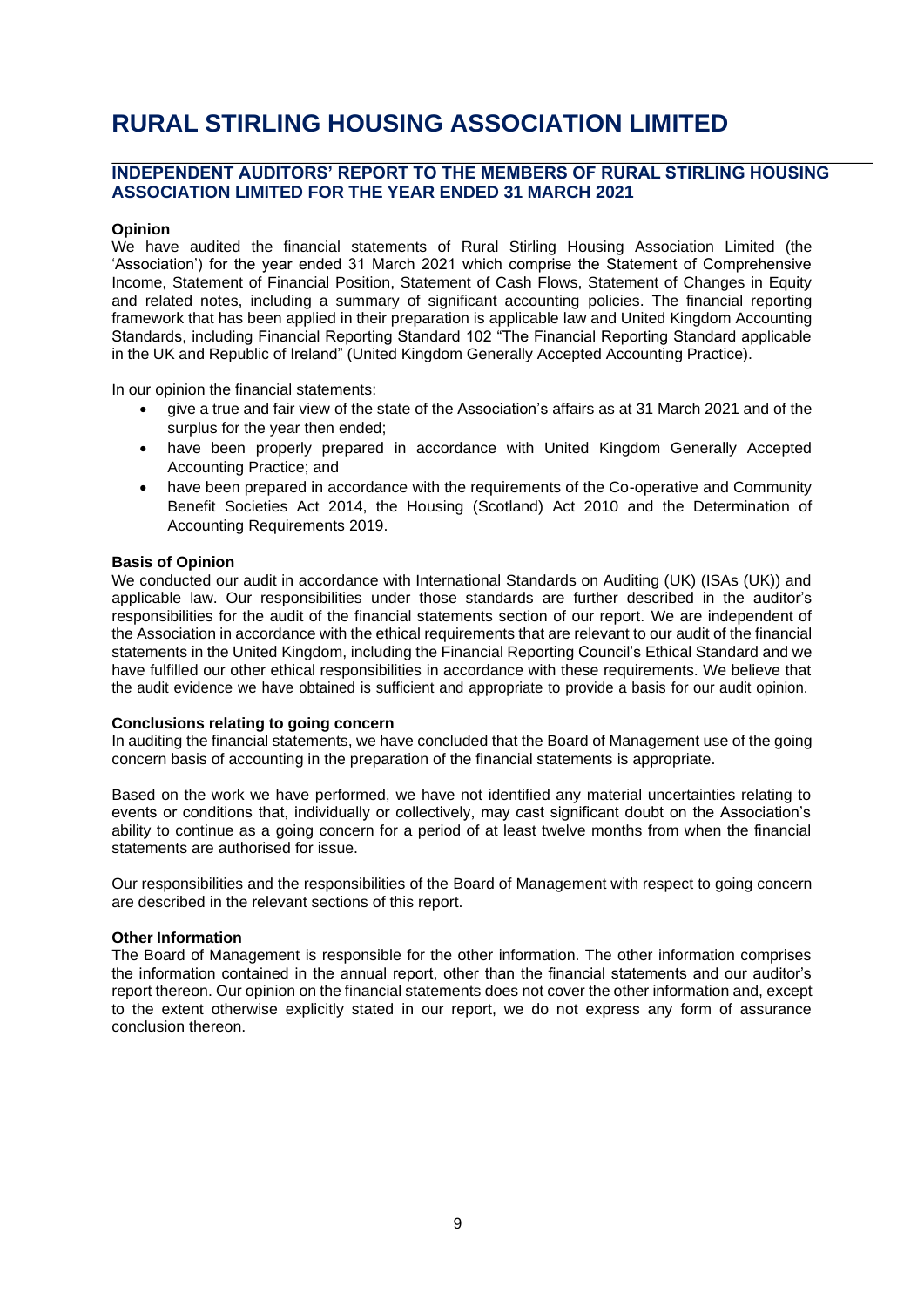#### **INDEPENDENT AUDITORS' REPORT TO THE MEMBERS OF RURAL STIRLING HOUSING ASSOCIATION LIMITED FOR THE YEAR ENDED 31 MARCH 2021 (continued)**

#### **Other Information (Contd.)**

In connection with our audit of the financial statements, our responsibility is to read the other information and, in doing so, consider whether the other information is materially inconsistent with the financial statements or our knowledge obtained in the audit or otherwise appears to be materially misstated. If we identify such material inconsistencies or apparent material misstatements, we are required to determine whether there is a material misstatement in the financial statements or a material misstatement of the other information. If, based on the work we have performed, we conclude that there is a material misstatement of this other information, we are required to report that fact.

We have nothing to report in this regard.

#### **Matters on which we are required to report by exception**

We have nothing to report in respect of the following matters where the Co-operative and Community Benefit Societies Act 2014 require us to report to you if, in our opinion:

- proper books of account have not been kept by the Association in accordance with the requirements of the legislation;
- a satisfactory system of control over transactions has not been maintained by the Association in accordance with the requirements of the legislation;
- the Statement of Comprehensive Income and Statement of Financial Position are not in agreement with the books of account of the Association; or
- we have not received all the information and explanations we require for our audit.

#### **Responsibilities of the Board of Management**

As explained more fully in the statement of Board of Management's responsibilities as set out on page 5, the Board of Management is responsible for the preparation of the financial statements and for being satisfied that they give true and fair view, and for such internal control as the Board of Management determines is necessary to enable the preparation of the financial statements that are free from material misstatement, whether due to fraud or error.

In preparing the financial statements, the Board of Management is responsible for assessing the Association's ability to continue as a going concern , disclosing, as applicable, matters related to going concern and using the going concern basis of accounting unless the Board of Management either intend to liquidate the Association or to cease operations, or have no realistic alternative but to do so.

#### **Auditor's responsibilities for the audit of the financial statements**

Our objectives are to obtain reasonable assurance about whether the financial statements as a whole are free from material misstatement, whether due to fraud or error, and to issue an auditor's report that includes our opinion. Reasonable assurance is a high level of assurance, but is not a guarantee that an audit conducted in accordance with ISAs (UK) will always detect a material misstatement when it exists. Misstatements can arise from fraud or error and are considered material if, individually or in the aggregate, they could reasonably be expected to influence the economic decisions of users taken on the basis of these financial statements.

Irregularities, including fraud, are instances of non-compliance with laws and regulations. We design procedures in line with our responsibilities, outlined above, to detect material misstatements in respect of irregularities, including fraud. The extent to which our procedures are capable of detecting irregularities, including fraud is detailed below: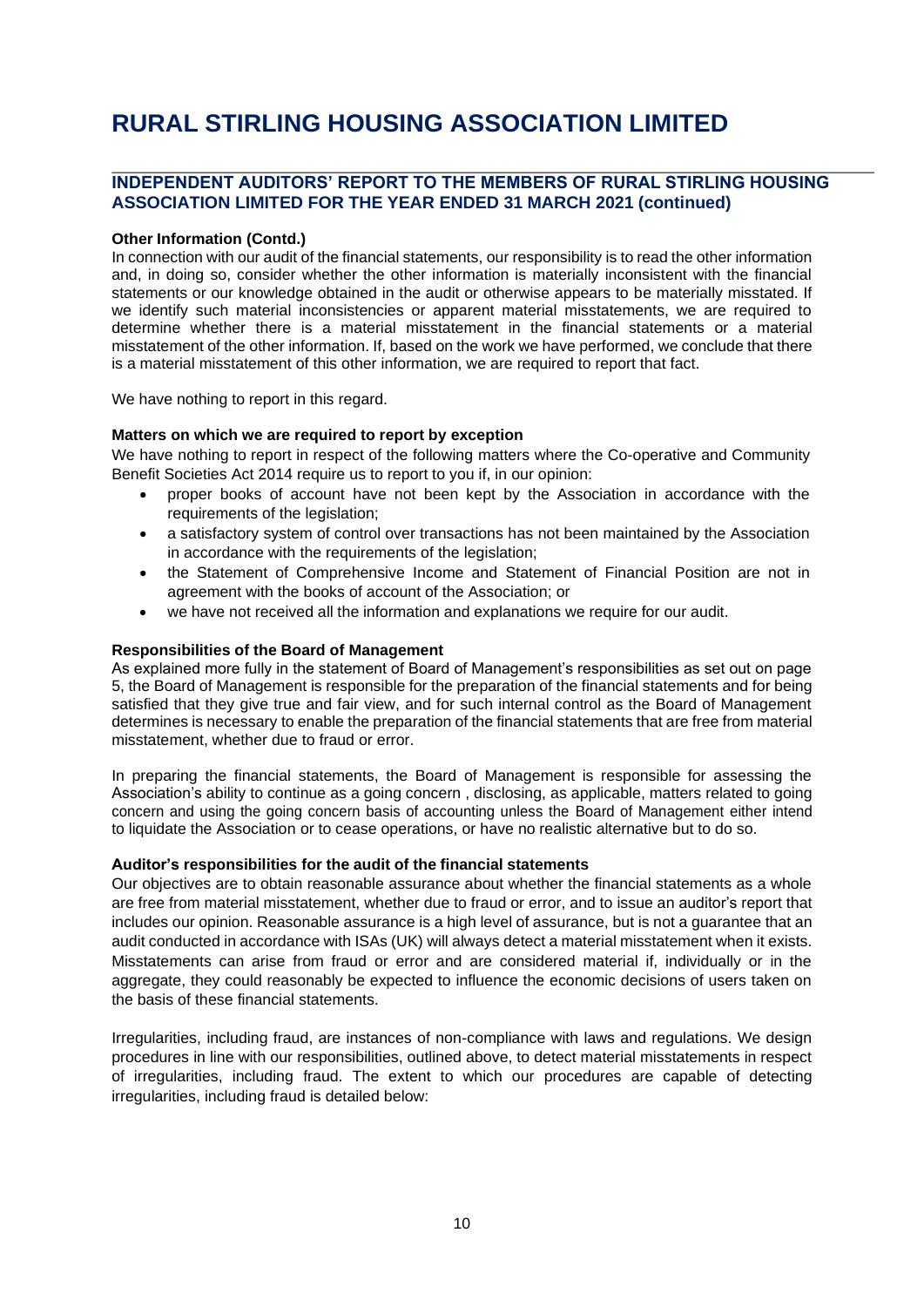#### **INDEPENDENT AUDITORS' REPORT TO THE MEMBERS OF RURAL STIRLING HOUSING ASSOCIATION LIMITED FOR THE YEAR ENDED 31 MARCH 2021 (continued)**

**The extent to which the audit was considered capable of detecting irregularities including fraud** Our approach to identifying and assessing the risks of material misstatement in respect of irregularities, including fraud and non-compliance with laws and regulations, was as follows:

- the engagement partner ensured that the engagement team collectively had the appropriate competence, capabilities and skills to identify or recognise non-compliance with applicable laws and regulations;
- we gained an understanding of the legal and regulatory framework applicable to the Association through discussions with the Board of Management and other management, and from our wider knowledge and experience of the RSL sector;
- we focused on specific laws and regulations which we considered may have a direct material effect on the financial statements or the operations of the Association, including the Cooperative and Community Benefit Societies Act 2014 (and related regulations), the Housing (Scotland) Act 2010 and other laws and regulations applicable to a registered social housing provider in Scotland. We also considered the risks of non-compliance with the other requirements imposed by the Scottish Housing Regulator and we considered the extent to which non-compliance might have a material effect on the financial statements.
- we assessed the extent of compliance with the laws and regulations identified above through making enquiries of management and inspecting legal correspondence; and
- identified laws and regulations were communicated within the audit team regularly and the team remained alert to instances of non-compliance throughout the audit.

We assessed the susceptibility of the Association's financial statements to material misstatement, including obtaining an understanding of how fraud might occur, by:

- making enquiries of as to where they considered there was susceptibility to fraud, their knowledge of actual, suspected and alleged fraud; and
- considering the internal controls in place to mitigate risks of fraud and non-compliance with laws and regulations.

To address the risk of fraud through management bias and override of controls, we:

- performed analytical procedures to identify any unusual or unexpected relationships;
- tested journal entries to identify unusual transactions;
- assessed whether judgements and assumptions made in determining the accounting estimates set out in Note 1 were indicative of potential bias; and
- investigated the rationale behind significant or unusual transactions.

In response to the risk of irregularities and non-compliance with laws and regulations, we designed procedures which included, but were not limited to:

- agreeing financial statement disclosures to underlying supporting documentation;
- reviewing the minutes of meetings of those charged with governance;
- enquiring of management as to actual and potential litigation and claims;
- reviewing the Association's Assurance Statement and associated supporting information; and
- reviewing correspondence with the Scottish Housing Regulator and HMRC.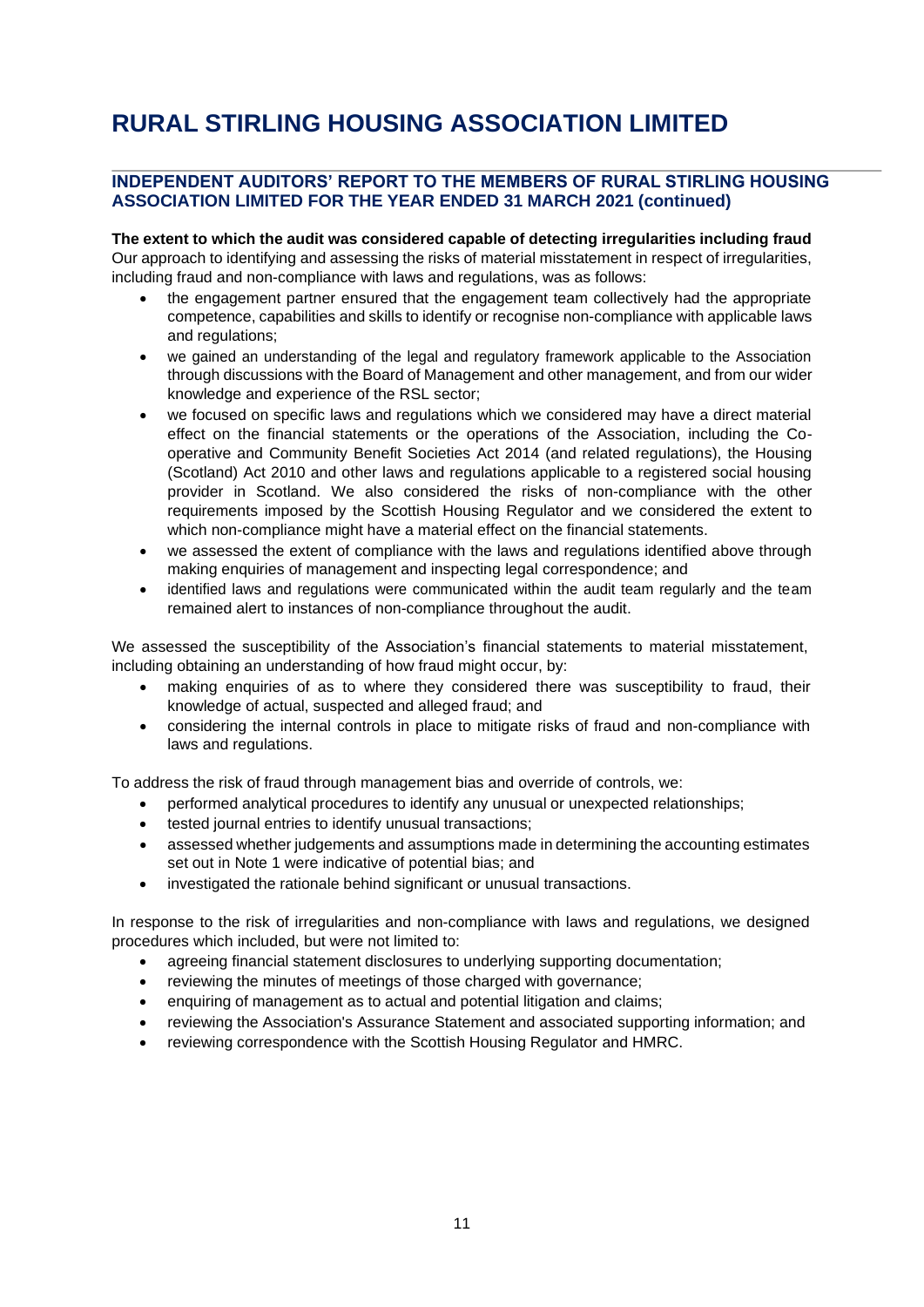#### **INDEPENDENT AUDITORS' REPORT TO THE MEMBERS OF RURAL STIRLING HOUSING ASSOCIATION LIMITED FOR THE YEAR ENDED 31 MARCH 2021 (continued)**

#### **The extent to which the audit was considered capable of detecting irregularities including fraud (Contd.)**

There are inherent limitations in our audit procedures described above. The more removed that laws and regulations are from financial transactions, the less likely it is that we would become aware of noncompliance. Auditing standards also limit the audit procedures required to identify non-compliance with laws and regulations to enquiry of the Directors and other management and the inspection of regulatory and legal correspondence, if any.

Material misstatements that arise due to fraud can be harder to detect than those that arise from error as they may involve deliberate concealment or collusion.

A further description of our responsibilities for the audit of the financial statements is located on the Financial Reporting Council's website at: [http://www.frc.org.uk/auditorsresponsibilities.](http://www.frc.org.uk/auditorsresponsibilities) The description forms part of our audit report.

#### **Use of our Report**

This report is made solely to the Association's members as a body, in accordance with Part 7 of the Cooperative and Community Benefit Societies Act 2014. Our audit work has been undertaken so that we might state to the Association's members those matters we are required to state to them in an auditor's report and for no other purpose. To the fullest extent permitted by law, we do not accept or assume responsibility to anyone other than the Association and the Association's members as a body, for our audit work, for this report, or for the opinions we have formed.

**ALEXANDER SLOAN**

Accountants and Business Advisers Statutory Auditors GLASGOW 12 August 2021

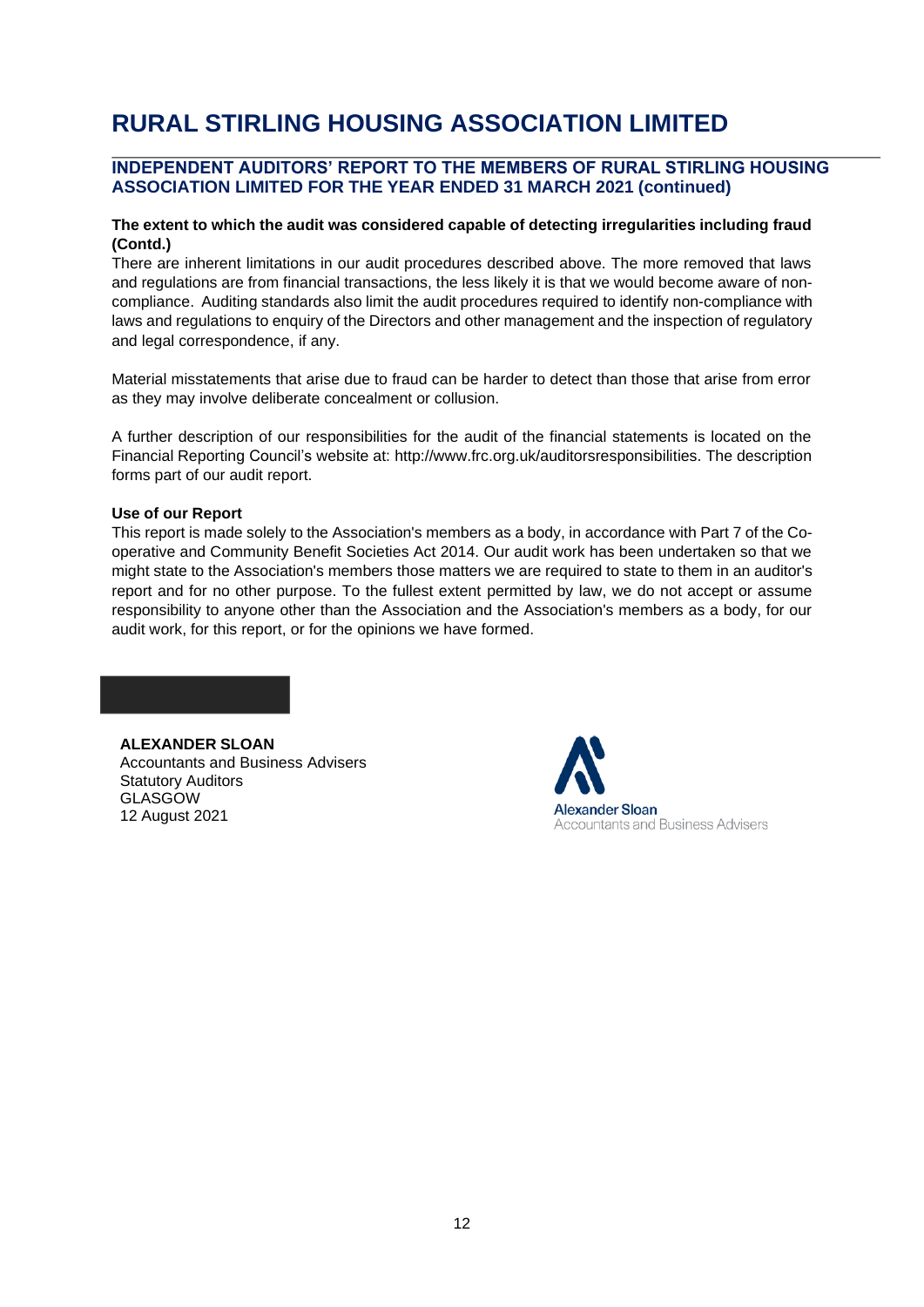#### **STATEMENT OF COMPREHENSIVE INCOME FOR THE YEAR ENDED 31 MARCH 2021**

|                                                    | <b>Notes</b>   | £          | 2021<br>£  | £          | 2020<br>£  |
|----------------------------------------------------|----------------|------------|------------|------------|------------|
| Revenue                                            | 2              |            | 3,684,593  |            | 3,584,288  |
| Operating costs                                    | 2              |            | 3,005,865  |            | 2,859,735  |
| <b>OPERATING SURPLUS</b>                           |                |            | 678,728    |            | 724,553    |
| Gain on sale of housing stock                      | $\overline{7}$ | 10,000     |            |            |            |
| Interest receivable and other income               |                | 172        |            | 739        |            |
| Interest payable and similar charges               | 8              | (326, 384) |            | (368, 472) |            |
| Movement in fair value of financial<br>instruments | 24             | 67,792     |            | 19,857     |            |
|                                                    |                |            | (248, 420) |            | (347, 876) |
| <b>SURPLUS FOR THE YEAR</b>                        |                |            | 430,308    |            | 376,677    |

The results relate wholly to continuing activities.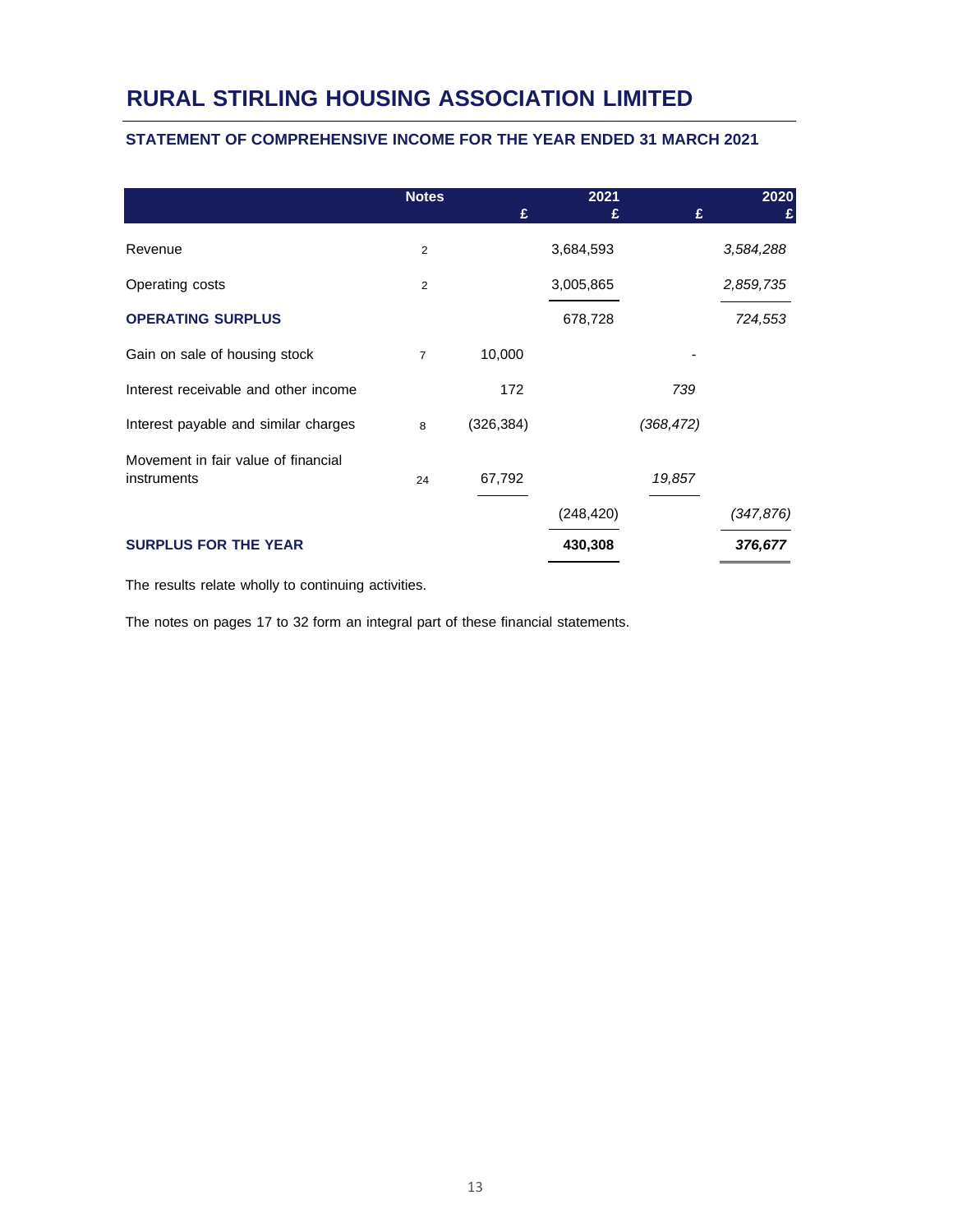#### **STATEMENT OF FINANCIAL POSITION AS AT 31 MARCH 2021**

|                                           | <b>Notes</b> |                | 2021           |                | 2020           |
|-------------------------------------------|--------------|----------------|----------------|----------------|----------------|
|                                           |              | £              | £              | £              |                |
| <b>NON-CURRENT ASSETS</b>                 |              |                |                |                |                |
| Housing properties - depreciated          |              |                |                |                |                |
| cost                                      | 10           |                | 46,375,185     |                | 42, 127, 411   |
| Other tangible assets                     | 10           |                | 926,495        |                | 951,987        |
| Investments                               | 11           |                | 1              |                | 1              |
|                                           |              |                |                |                |                |
|                                           |              |                | 47,301,681     |                | 43,079,399     |
| <b>CURRENT ASSETS</b>                     |              |                |                |                |                |
| Receivables                               | 12           | 999,057        |                | 573,060        |                |
| Cash and cash equivalents                 | 13           | 1,121,751      |                | 898,694        |                |
|                                           |              |                |                |                |                |
|                                           |              | 2,120,808      |                | 1,471,754      |                |
| <b>CREDITORS: Amounts falling due</b>     |              |                |                |                |                |
| within one year                           | 14           | (1,798,434)    |                | (1,596,597)    |                |
| <b>NET CURRENT ASSETS / (LIABILITIES)</b> |              |                | 322,374        |                | (124, 843)     |
| TOTAL ASSETS LESS CURRENT                 |              |                |                |                |                |
| <b>LIABILITIES</b>                        |              |                | 47,624,055     |                | 42,954,556     |
| <b>CREDITORS: Amounts falling due</b>     |              |                |                |                |                |
| after more than one year                  | 15           |                | (10, 176, 140) |                | (10, 544, 267) |
|                                           |              |                |                |                |                |
| <b>DEFERRED INCOME</b>                    |              |                |                |                |                |
| Social housing grants                     | 17           | (30, 245, 844) |                | (25, 605, 415) |                |
| Other grants                              | 17           | (1,059,168)    |                | (1,092,248)    |                |
|                                           |              |                | (31, 305, 012) |                | (26, 697, 663) |
| <b>NET ASSETS</b>                         |              |                | 6,142,903      |                | 5,712,626      |
|                                           |              |                |                |                |                |
| <b>EQUITY</b>                             |              |                | 151            |                | 182            |
| Share capital<br>Revenue reserves         | 18           |                | 6,142,752      |                | 5,712,444      |
|                                           |              |                |                |                |                |
|                                           |              |                | 6,142,903      |                | 5,712,626      |

The financial statements were approved by the Board of Management and authorised for issue and signed on their behalf on 12 August 2021.





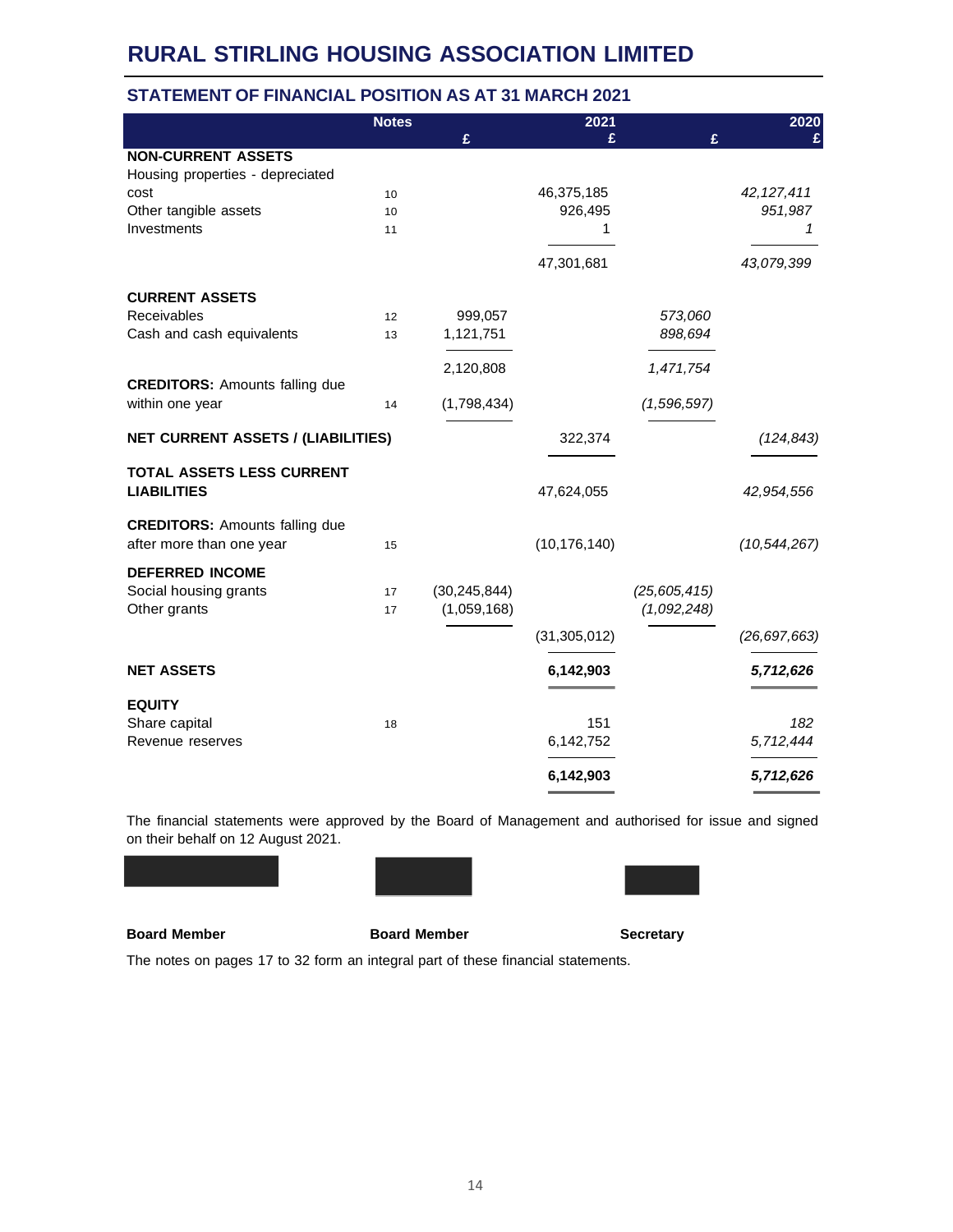#### **STATEMENT OF CASH FLOWS FOR THE YEAR ENDED 31 MARCH 2021**

|                                                                          | <b>Notes</b> |                   | 2021       |                   | 2020        |
|--------------------------------------------------------------------------|--------------|-------------------|------------|-------------------|-------------|
|                                                                          |              | £                 |            | £                 |             |
| <b>Surplus for the Year</b>                                              |              |                   | 430,308    |                   | 376,677     |
| Adjustments for non-cash items:<br>Depreciation of tangible fixed assets | 10           | 1,286,041         |            | 1,308,728         |             |
| Amortisation of capital grants                                           | 17           | (816, 264)        |            | (831, 323)        |             |
| Gain on disposal of tangible fixed assets                                |              | (15, 119)         |            |                   |             |
| Share capital written off                                                | 18           | (34)              |            | (79)              |             |
|                                                                          |              |                   | 454,624    |                   | 477,326     |
| Interest receivable                                                      |              |                   | (172)      |                   | (739)       |
| Interest payable                                                         | 8            |                   | 326,384    |                   | 368,472     |
| Operating cash flows before movements in                                 |              |                   |            |                   |             |
| working capital                                                          |              |                   | 1,211,144  |                   | 1,221,736   |
| Change in Loan to Subsidiary                                             |              | (3,059)           |            | 5,462             |             |
| Change in debtors                                                        |              | 21,329            |            | 31,290            |             |
| Change in creditors                                                      |              | (13, 856)         |            | 307,226           |             |
|                                                                          |              |                   | 4,414      |                   | 343,978     |
| Net cash inflow from operating activities                                |              |                   | 1,215,558  |                   | 1,565,714   |
| <b>Investing Activities</b>                                              |              |                   |            |                   |             |
| Acquisition and construction of properties                               |              | (5,300,638)       |            | (1,806,708)       |             |
| Purchase of other fixed assets                                           |              | (8,682)           |            | (583, 171)        |             |
| Social housing grant received                                            |              | 4,979,346         |            | 1,049,079         |             |
| Proceeds on disposal of housing properties                               |              | 10,000            |            |                   |             |
| Proceeds on disposal of other tangible assets                            |              | 5,119             |            |                   |             |
| Net cash outflow from investing activities                               |              |                   | (314, 855) |                   | (1,340,800) |
| <b>Financing Activities</b>                                              |              |                   |            |                   |             |
| Derivative movement                                                      |              | (67, 792)         |            | (19, 857)         |             |
| Loan Advances Received                                                   |              | 100,000           |            | 1,120,000         |             |
| Loan redemption payments                                                 |              |                   |            | (604, 664)        |             |
| Interest received on cash and cash equivalents<br>Interest paid on loans |              | 172<br>(326, 384) |            | 739<br>(364, 693) |             |
| Loan principal repayments                                                |              | (383, 645)        |            | (288, 404)        |             |
| Share capital issued                                                     | 18           | 3                 |            | 4                 |             |
| Net cash outflow from financing activities                               |              |                   | (677, 646) |                   | (156, 875)  |
| Increase in cash                                                         | 19           |                   | 223,057    |                   | 68,039      |
| Opening cash & cash equivalents                                          |              |                   | 898,694    |                   | 830,655     |
| Closing cash & cash equivalents                                          |              |                   | 1,121,751  |                   | 898,694     |
| Cash and cash equivalents as at 31 March                                 |              |                   |            |                   |             |
| Cash                                                                     | 19           |                   | 1,121,751  |                   | 898,694     |
|                                                                          |              |                   | 1,121,751  |                   | 898,694     |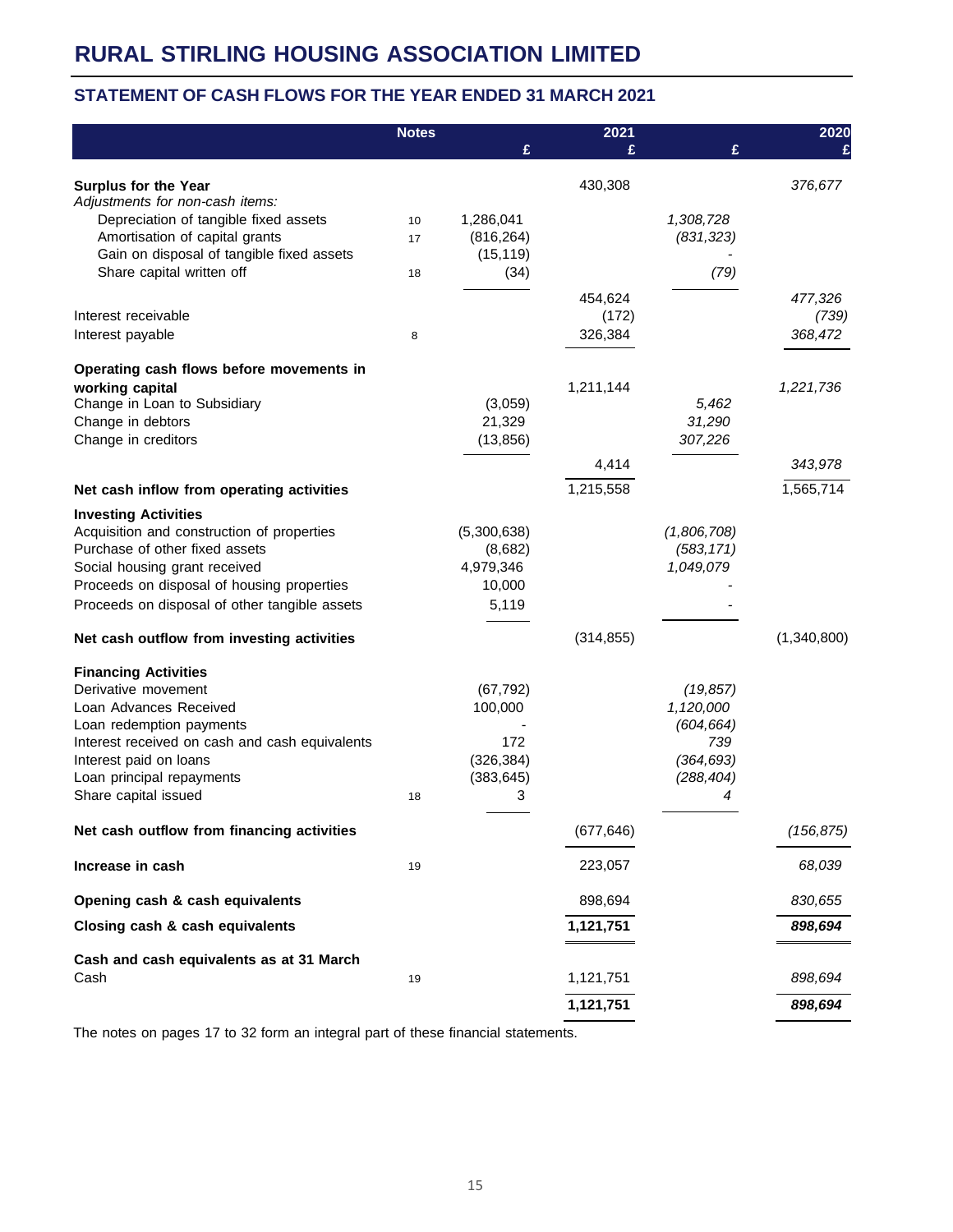### **STATEMENT OF CHANGES IN EQUITY AS AT 31 MARCH 2021**

|                                                         | <b>Share</b><br><b>Capital</b> | <b>Revenue</b><br><b>Reserve</b> | Total     |
|---------------------------------------------------------|--------------------------------|----------------------------------|-----------|
|                                                         | £                              |                                  | £         |
| <b>Balance as at 2 April 2019</b>                       | 257                            | 5,335,767                        | 5,336,024 |
| <b>Issue of Shares</b><br><b>Cancellation of Shares</b> | 4<br>(79)                      |                                  | 4<br>(79) |
| Surplus for the year                                    |                                | 376,677                          | 376,677   |
| Balance as at 31 March 2020                             | 182                            | 5,712,444                        | 5,712,626 |
| <b>Balance as at 1 April 2020</b>                       | 182                            | 5,712,444                        | 5,712,626 |
| <b>Issue of Shares</b>                                  | 3                              |                                  | з         |
| <b>Cancellation of Shares</b>                           | (34)                           |                                  | (34)      |
| Surplus for the year                                    |                                | 430,308                          | 430,308   |
| Balance as at 31 March 2021                             | 151                            | 6,142,752                        | 6,142,903 |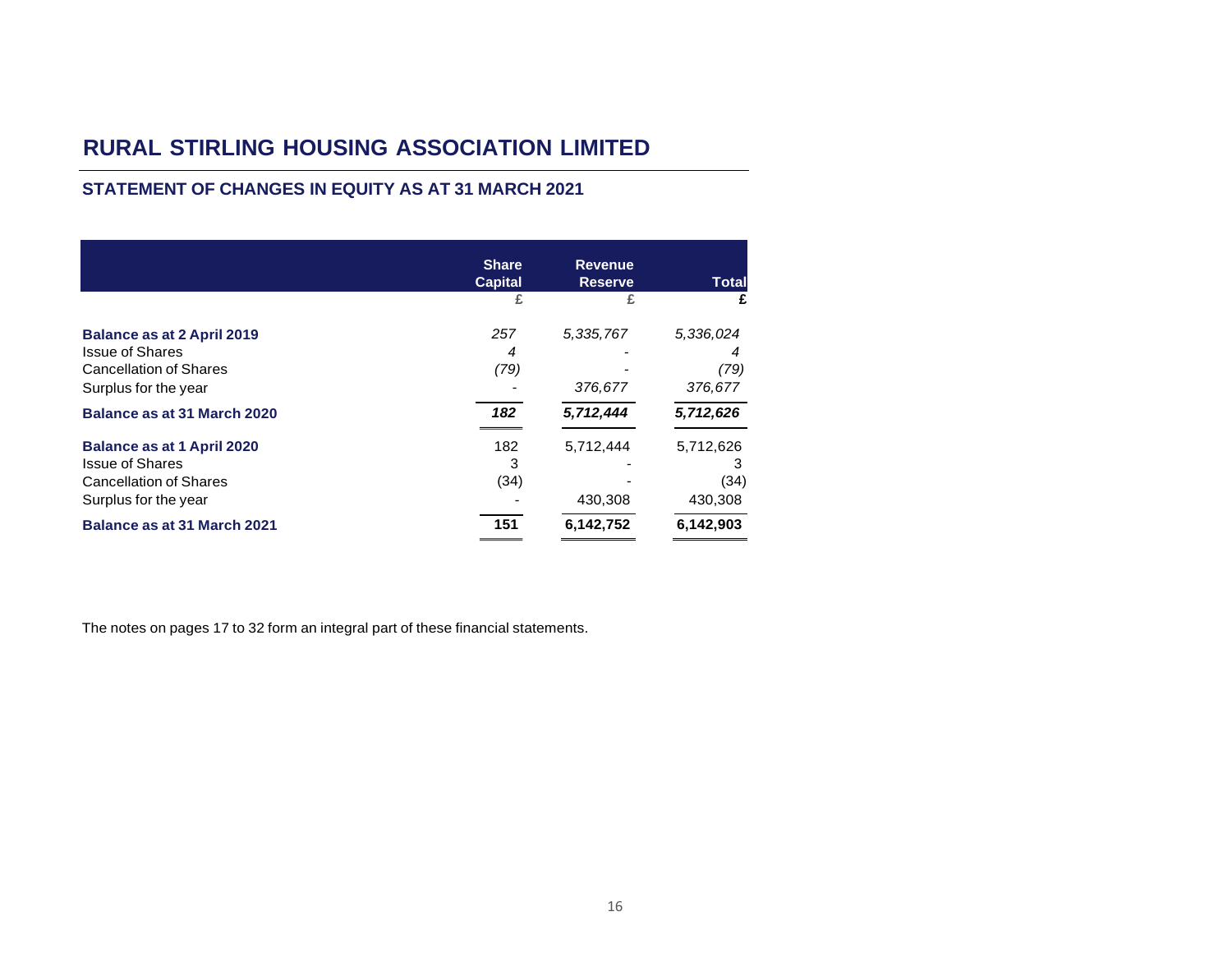#### **FINANCIAL STATEMENTS FOR THE YEAR ENDED 31 MARCH 2021 NOTES TO THE FINANCIAL STATEMENTS**

#### **1. PRINCIPAL ACCOUNTING POLICIES**

#### **Statement of Compliance and Basis of Accounting**

These financial statements were prepared in accordance with Financial Reporting Standard 102 "The Financial Reporting Standard applicable in the UK and Republic of Ireland" and the Statement of Recommended Practice for social housing providers 2018. The Association is a Public Benefit Entity in terms of its compliance with Financial Reporting Standard 102, applicable for accounting periods on or after 1 January 2019. They comply with the Determination of Accounting Requirements 2019. A summary of the principal accounting policies is set out below.

#### **Revenue**

Revenue comprises rental and service charge income receivable in the period, income from shared ownership first tranche sales, sales of properties built for sale, other services provided, revenue grants receivable and government grants released to income in the period.

The Association recognises rent receivable net of losses from voids. Service Charge Income (net of voids) is recognised with expenditure as it is incurred as this is considered to be the point when the service has been performed and the revenue recognition criteria is met.

Government grants are released to income over the expected useful life of the asset to which they relate. Revenue grants are receivable when the conditions for receipt of the agreed grant funding have been met.

#### **Going Concern**

On the basis that the Board of Management has a reasonable expectation that the Association has adequate resources to continue in operational existence for the foreseeable future, the Association has adopted the going concern basis of accounting in preparing these financial statements.

#### **Sales Of Housing Properties**

First tranche shared ownership disposals are credited to turnover on completion. The cost of construction of these sales is taken to operating cost. In accordance with the statement of recommended practice, disposals of subsequent tranches are treated as non-current asset disposals with the gain or loss on disposal shown in the statement of comprehensive income.

Disposals under shared equity schemes are accounted for in the statement of comprehensive income. The remaining equity in the property is treated as a non-current asset investment, which is matched with the grant received.

#### **Derivative Financial Instrument**

The Association uses an interest rate swap to manage its exposure to interest rate movements. The fair value of these contracts is recorded in the Statement of Financial Position and is determined by discounted future cashflow at the prevailing market rates at the Statement of Financial Position date.

The Association's interest rate swap is not designated as a hedging instrument.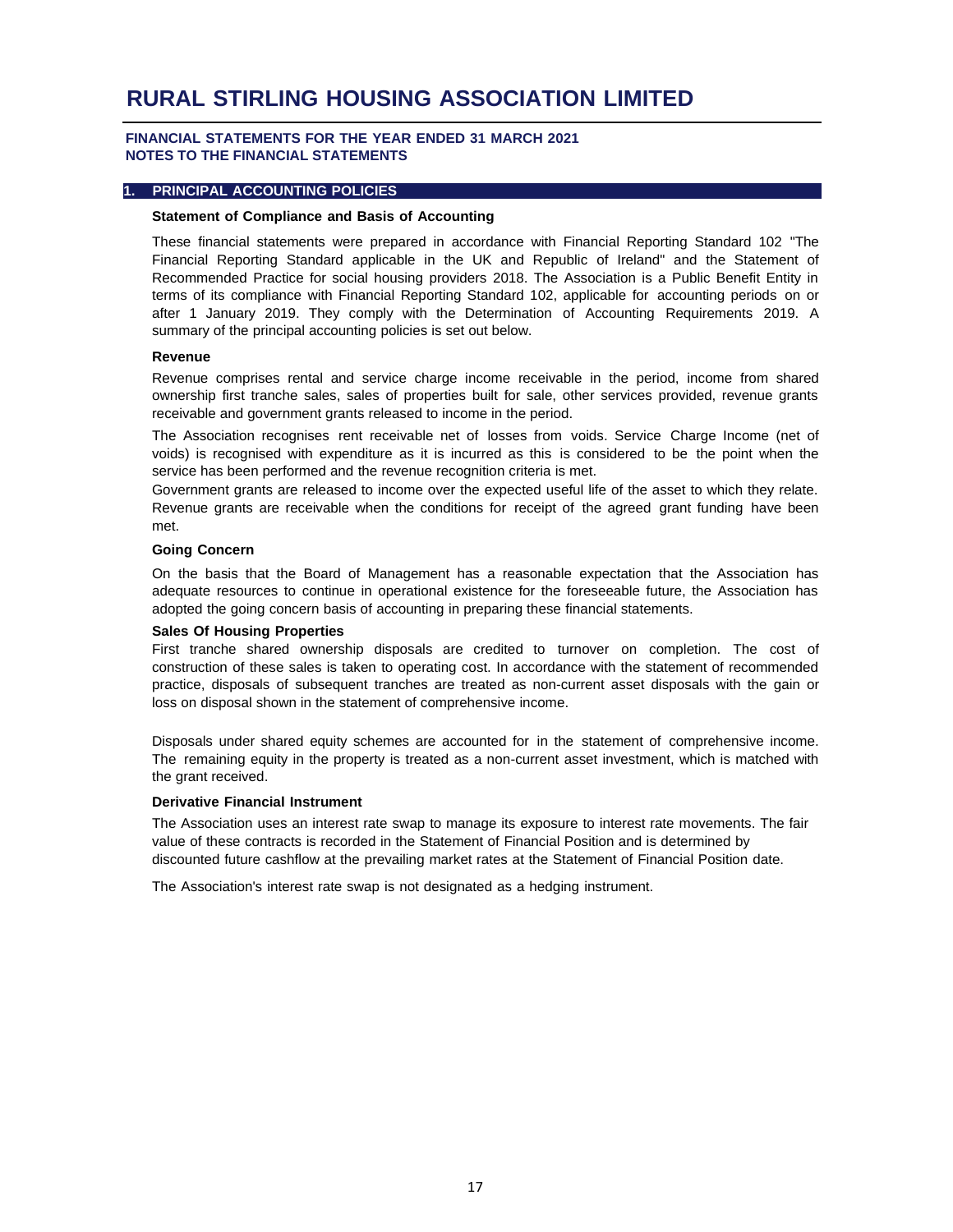#### **FINANCIAL STATEMENTS FOR THE YEAR ENDED 31 MARCH 2021 NOTES TO THE FINANCIAL STATEMENTS** (continued)

#### **1. PRINCIPAL ACCOUNTING POLICIES** (continued.)

#### **Housing Properties**

Housing properties are held for the provision of social housing. Housing properties are stated at cost less accumulated depreciation and impairment losses. Cost includes acquisition of land and buildings and development cost. The Association depreciates housing properties over the useful life of each major component. Housing under construction and land are not depreciated.

| Component              | Useful Economic Life |
|------------------------|----------------------|
| Kitchen                | Over 18 years        |
| <b>Bathrooms</b>       | Over 30 years        |
| <b>Boilers</b>         | Over 15 years        |
| <b>Heating Systems</b> | Over 30 years        |
| Windows                | Over 40 years        |
| <b>External Doors</b>  | Over 30 years        |
| Rewiring               | Over 40 years        |
| Roofs                  | Over 50 years        |
| <b>Structure</b>       | Over 50 years        |
| Solar Panels           | Over 25 years        |

#### **Depreciation and Impairment of Other Tangible Assets**

Non-current assets are stated at cost less accumulated depreciation. Depreciation is charged over the expected economic useful lives of the assets at the following annual rates:

| Asset Category       | <b>Depreciation Rate</b> |
|----------------------|--------------------------|
| Office Premises      | 2%                       |
| Furniture & Fittings | 10%                      |
| Motor Vehicles       | 25%                      |
| Office Equipment     | 20%                      |

The carrying values of non-current assets are reviewed for impairment at the end of each reporting period.

#### **Social Housing Grants and Other Capital Grants**

Social housing grants and other capital grants are accounted for using the Accrual Method as outlined in Section 24 of Financial Reporting Standard 102. Grants are treated as deferred income and recognised in income on a systematic basis over the expected useful life of the property and assets to which they relate.

Social housing grant attributed to individual components is written off to the statement of comprehensive income when these components are replaced.

Although social housing grant is treated as a grant for accounting purposes, it may nevertheless become repayable in certain circumstances, such as the disposal of certain assets. The amount repayable would be restricted to the net proceeds of sale.

#### **Taxation**

The Association is a Registered Scottish Charity and is not liable to taxation on its charitable activities.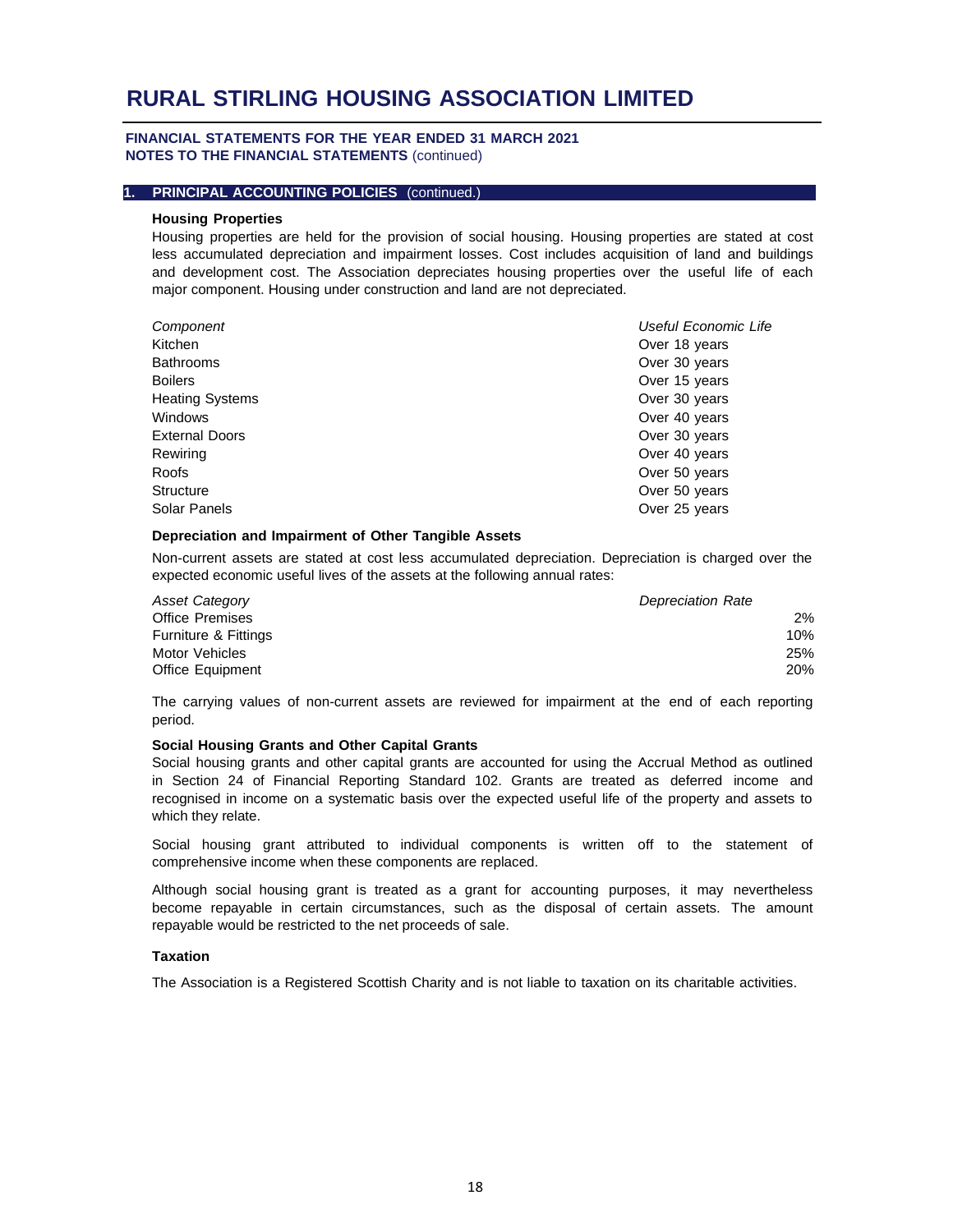#### **FINANCIAL STATEMENTS FOR THE YEAR ENDED 31 MARCH 2021 NOTES TO THE FINANCIAL STATEMENTS** (Continued)

#### **1. PRINCIPAL ACCOUNTING POLICIES** (continued.)

#### **Leases**

Costs in respect of operating leases are charged to the Statement of Comprehensive Income on a straight line basis over the lease term. Assets held under finance leases and hire purchase contracts are capitalised in the Statement of Financial Position and are depreciated over their useful lives or the term of the lease whichever is shorter.

#### **Works to Existing Properties**

The Association capitalises major repairs expenditure where these works result in an enhancement of economic benefits by increasing the net rental stream over the life of the property, a material reduction in future maintenance costs, or a significant extention of the life of the property.

#### **Capitalisation Of Development Overheads**

Directly attributable development administration costs relating to ongoing development activities are capitalised.

#### **Borrowing Costs**

Interest and all other borrowing costs are expensed to the statement of comprehensive income using the effective interest rate method.

#### **Property Development Cost**

The proportion of the development cost of shared ownership properties expected to be disposed of as a first tranche sale is held in current assets until it is disposed of. The remaining part of the development cost is treated as a non-current asset. Surpluses made on the disposal of first tranche sales are taken to the Statement of Comprehensive Income.

Property developments that are intended for resale are included in current assets until disposal.

#### **Basis of Consolidation**

The Association has obtained exemption from the Financial Conduct Authority from producing Consolidated Financial Statements as provided by Section 14(2A) of the Friendly and Industrial and Provident Societies Act 1968. The financial statements for Rural Stirling Housing Association Limited present information about it as an individual undertaking and not about the group.

#### **Financial Instruments - Basic**

The Association classes all of its loans as basic financial instruments including agreements with break clauses. The Association recognises basic financial instruments in accordance with Section 11 of Financial Reporting Standard 102.

The Association's debt instruments are measured at amortised cost using the effective interest rate method.

#### **Cash and Liquid Resources**

Cash comprises cash at bank and in hand, deposits repayable on demand less overdrafts. Liquid resources are current asset investments that can't be disposed of without penalty and are readily convertible into amounts of cash at their carrying value.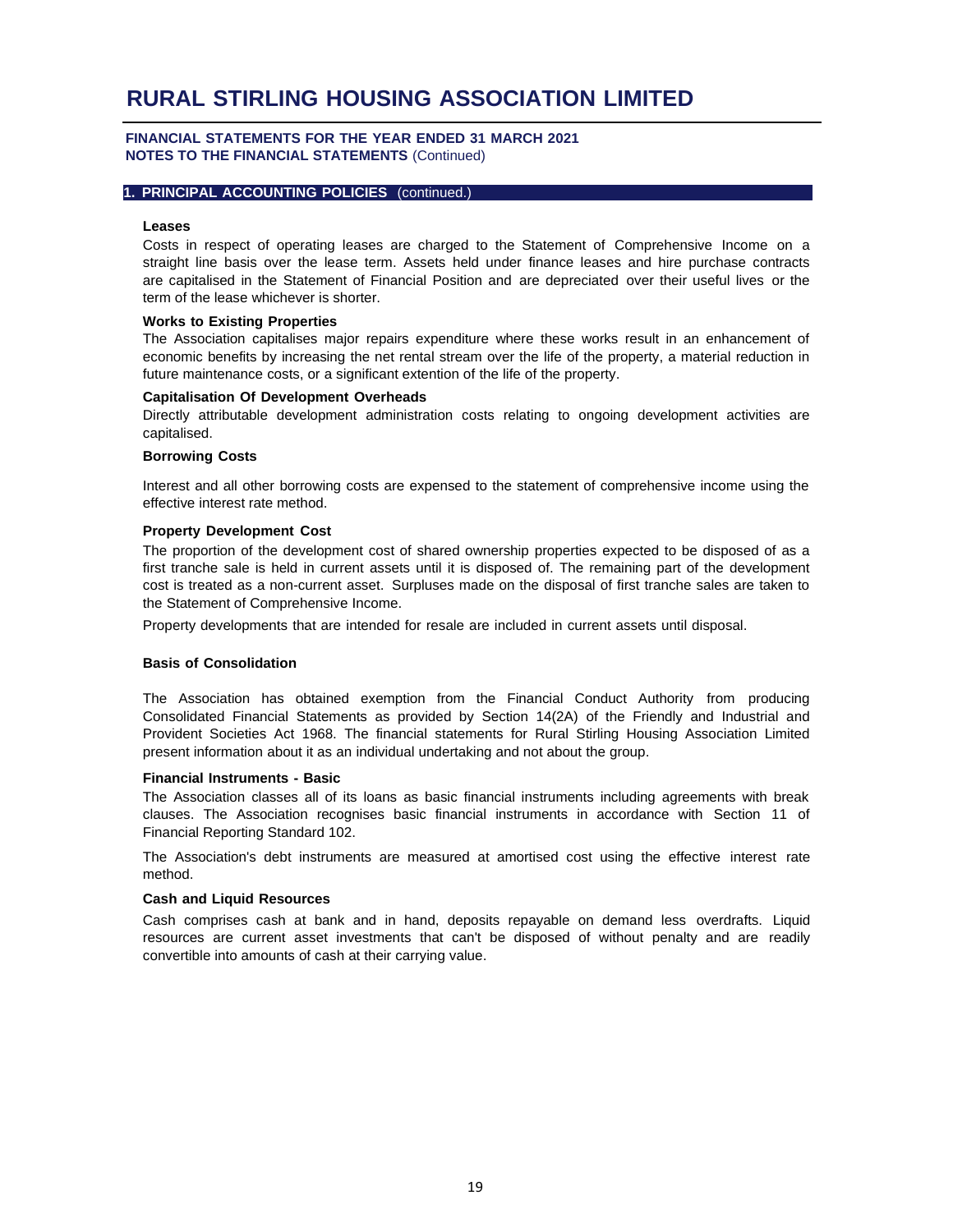#### **FINANCIAL STATEMENTS FOR THE YEAR ENDED 31 MARCH 2021 NOTES TO THE FINANCIAL STATEMENTS (continued)**

#### **1. PRINCIPAL ACCOUNTING POLICIES** (continued.)

#### **Key Judgements and estimates made in the application of Accounting Policies**

The preparation of financial statements requires the use of certain accounting judgements and accounting estimates. It also requires the the Association to exercise judgement in applying the it's accounting policies. The areas requiring a higher degree of judgement, or complexity, and areas where assumptions or estimates are most signficant to the financial statements are disclosed below.

#### Key Judgements

#### *a) Categorisation of Housing Properties*

In the judgement of the Board of Management the entirety of the Association's housing stock is held for social benefit and is therefore classified as Property, Plant and Equipment in accordance with FRS 102.

#### *b) Identification of cash generating units*

The Board of Management considers its cash-generating units to be the schemes in which it manages its housing property for asset management purposes.

#### *c) Financial instrument break clauses*

The Board of Management has considered the break clauses attached to the financial instruments that it has in place for its loan funding. In their judgement these break clauses do not cause the financial instrument to be classified as a complex financial instrument and therefore they meet the definition of a basic financial instrument.

#### *d) Advancement of Capital Developments*

The Board of Management has considered that the costs of ongoing capital developments at the year end will be wholly recoverable and the developments will be completed. This is due to the secured funding for some projects and the commitment of local and national government to help fund the other projects to completion. Thus, noting that the costs already incurred are development costs and not abortive costs in relation to these projects.

#### **Estimation Uncertainty**

#### *a) Rent Arrears - Bad Debt Provision*

The Association assesses the recoverability of rent arrears through a detailed assessment process which considers tenant payment history, arrangements in place and court action.

#### *b) Life Cycle of Components*

The Association estimates the useful lives of major components of its housing property with reference to surveys carried out by external qualified surveyors.

#### *c) Useful life of properties, plant and equipment*

The Association assesses the useful life of its properties, plant and equipment and estimates the annual charge to be depreciated based on this assessment.

#### *d) Costs of shared ownership*

The Association allocates costs to shared ownership properties on an percentage basis split across the number of properties the Association owns.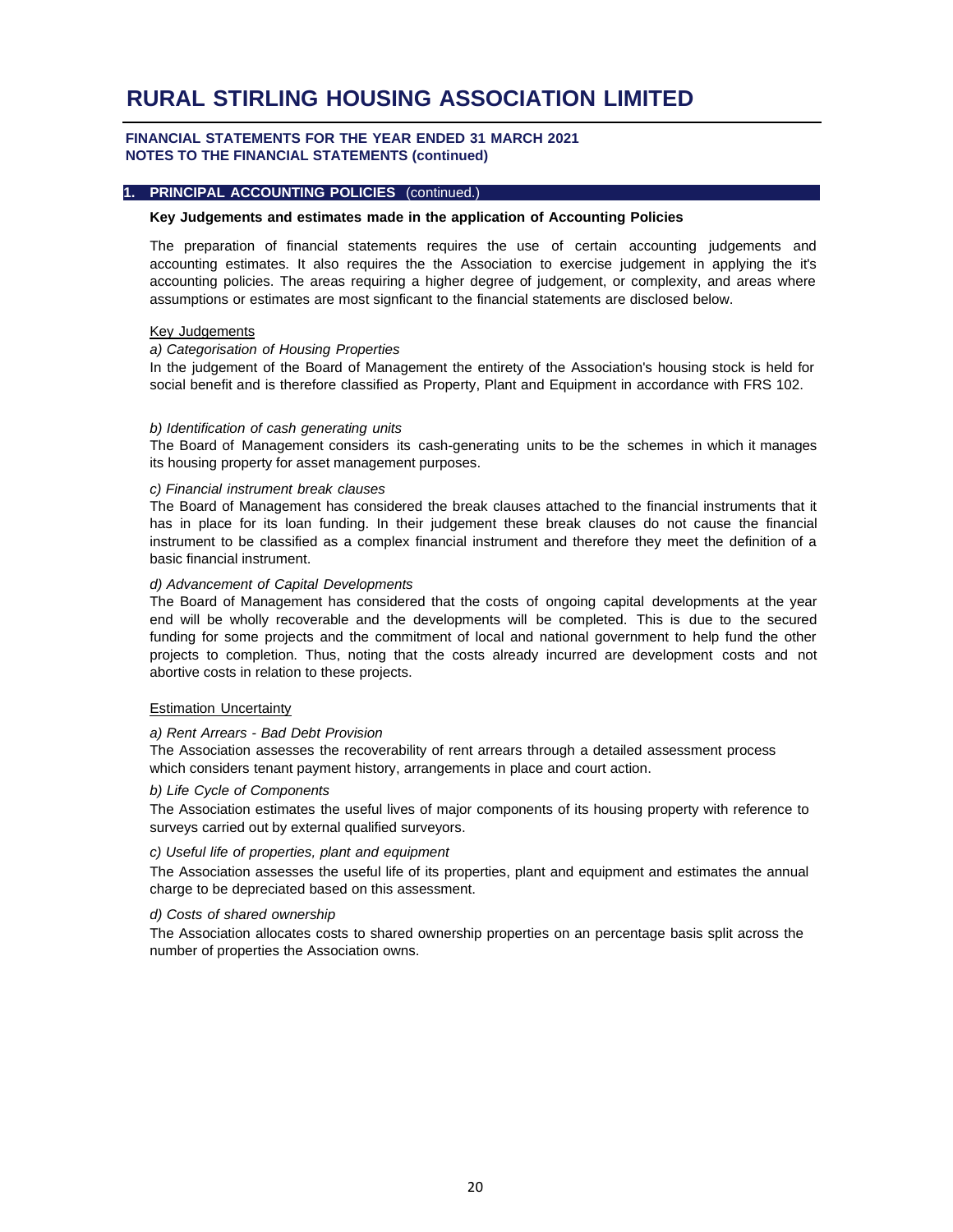#### **FINANCIAL STATEMENTS FOR THE YEAR ENDED 31 MARCH 2021 NOTES TO THE FINANCIAL STATEMENTS (continued)**

|                               |              |                 | Operating | Operating<br>surplus / |           | Operating | Operating<br>surplus / |
|-------------------------------|--------------|-----------------|-----------|------------------------|-----------|-----------|------------------------|
|                               | <b>Notes</b> | <b>Turnover</b> | costs     | (deficit)              | Turnover  | costs     | (deficit)              |
|                               |              | £               | £         | £                      | £         | £         | £                      |
| Affordable letting activities | 3            | 3,624,182       | 3,004,799 | 619,383                | 3.531.391 | 2,858,829 | 672,562                |
| <b>Other Activities</b>       | 4            | 60.411          | 1.066     | 59,345                 | 52.897    | 906       | 51,991                 |
| Total                         |              | 3,684,593       | 3,005,865 | 678,728                | 3,584,288 | 2,859,735 | 724,553                |

#### **3. PARTICULARS OF TURNOVER, OPERATING COSTS AND OPERATING SURPLUS OR DEFICIT FROM AFFORDABLE LETTING ACTIVITIES**

|                                                           | General<br><b>Needs</b><br>Housing<br>£ | <b>Shared</b><br>Ownership<br>£ | 2021<br>Total<br>£ | 2020<br>Total<br>£ |
|-----------------------------------------------------------|-----------------------------------------|---------------------------------|--------------------|--------------------|
| <b>Revenue from Lettings</b>                              |                                         |                                 |                    |                    |
| Rent receivable net of service charges                    | 2,728,684                               | 26,877                          | 2,755,561          | 2,678,168          |
| Service charges receiveable                               | 9,141                                   |                                 | 9,141              | 9,137              |
| Gross income from rent and service charges                | 2,737,825                               | 26,877                          | 2,764,702          | 2,687,305          |
| Less: Rent losses from voids                              | 12,103                                  |                                 | 12,103             | 8,110              |
| Income from rents and service charges                     | 2,725,722                               | 26,877                          | 2,752,599          | 2,679,195          |
| Grants released from deferred income                      | 807,796                                 | 8,468                           | 816,264            | 831,323            |
| Revenue grants from Scottish Ministers                    | 32,840                                  |                                 | 32,840             | 20,873             |
| Other revenue grants                                      | 22,479                                  |                                 | 22,479             |                    |
| Total turnover from affordable letting activities         | 3,588,837                               | 35,345                          | 3,624,182          | 3,531,391          |
| Expenditure on affordable letting activities              |                                         |                                 |                    |                    |
| Management and maintenance administration costs           | 1,014,557                               | 23,133                          | 1,037,690          | 1,066,630          |
| Service costs                                             | 56,386                                  |                                 | 56,386             | 52,564             |
| Planned and cyclical maintenance, including major repairs | 315,005                                 |                                 | 315,005            | 168,084            |
| Reactive maintenance costs                                | 296,492                                 |                                 | 296,492            | 297,657            |
| Bad Debts - rents and service charges                     | 47,359                                  |                                 | 47,359             | (860)              |
| Depreciation of affordable let properties                 | 1,241,894                               | 9,973                           | 1,251,867          | 1,274,754          |
| Operating costs of affordable letting activities          | 2,971,693                               | 33,106                          | 3,004,799          | 2,858,829          |
|                                                           |                                         |                                 |                    |                    |
| Operating surplus on affordable letting activities        | 617,144                                 | 2,239                           | 619,383            | 672,562            |
| 2020                                                      | 646,726                                 | 25,836                          |                    |                    |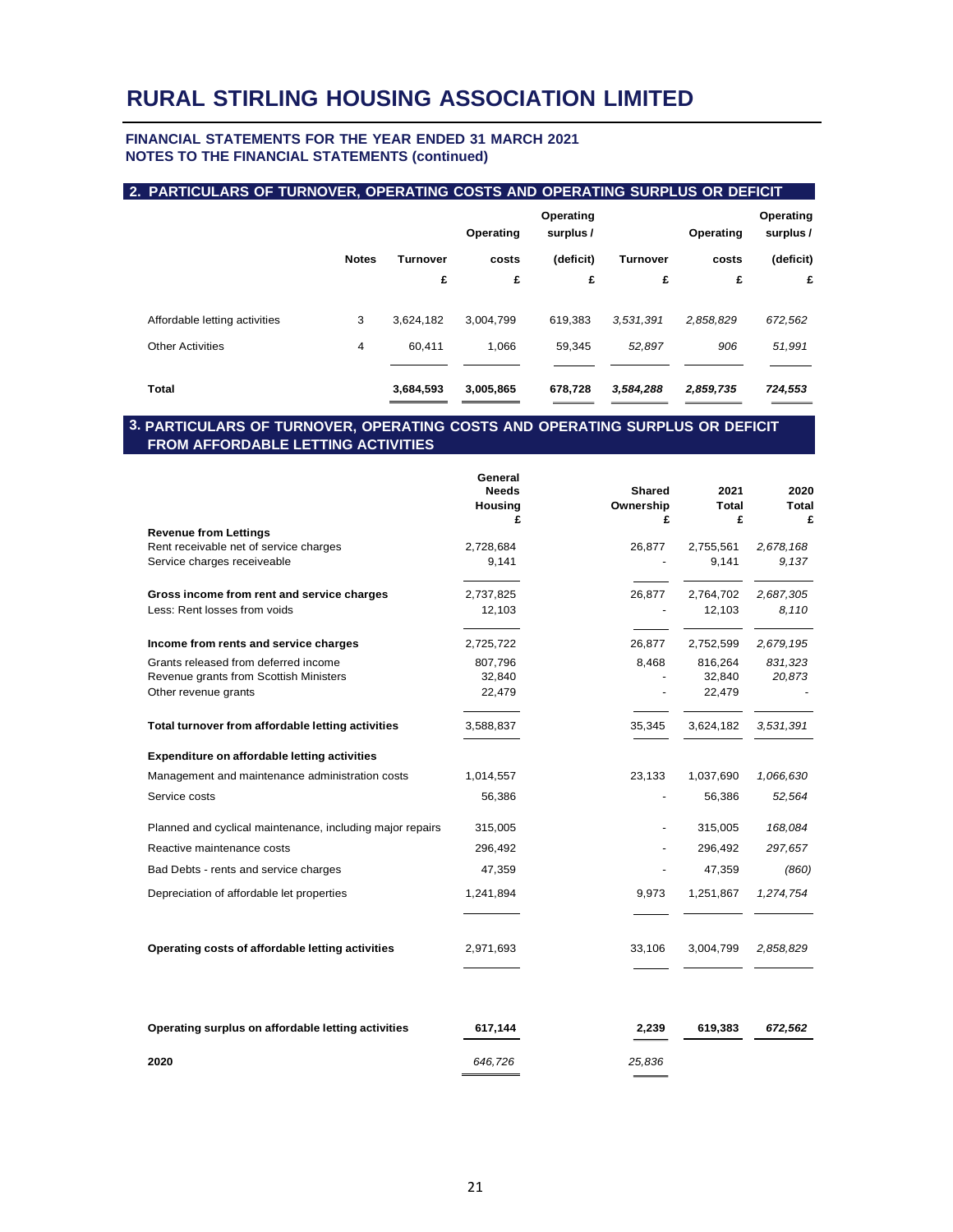**FINANCIAL STATEMENTS FOR THE YEAR ENDED 31 MARCH 2021 NOTES TO THE FINANCIAL STATEMENTS (continued)**

#### **4. PARTICULARS OF REVENUE, OPERATING COSTS AND OPERATING SURPLUS OR DEFICIT FROM OTHER ACTIVITIES**

|                                             | <b>Grants</b><br>from<br><b>Scottish</b><br><b>Ministers</b> | Other<br>revenue<br>grants | Other<br>income          | <b>Total</b><br><b>Turnover</b> | Operating<br>costs -<br>bad debts | Other<br>operating<br>costs | Operating<br>surplus<br>/(deficit)<br>2021 | Operating<br>surplus<br>/ (deficit)<br>2020 |
|---------------------------------------------|--------------------------------------------------------------|----------------------------|--------------------------|---------------------------------|-----------------------------------|-----------------------------|--------------------------------------------|---------------------------------------------|
|                                             | £                                                            | £                          | £                        | £                               | £                                 | £                           | £                                          | £                                           |
| Income from subsidiary                      | $\overline{\phantom{a}}$                                     | $\sim$                     | 23,923                   | 23,923                          | $\overline{\phantom{a}}$          | $\overline{\phantom{a}}$    | 23,923                                     | 25,481                                      |
| Factoring                                   | $\overline{\phantom{a}}$                                     | $\sim$                     | 3,426                    | 3,426                           | $\overline{\phantom{a}}$          | 1,066                       | 2,360                                      | 2,659                                       |
| Administration allowance for Stage 3 grants | 3,520                                                        | $\overline{a}$             | $\overline{\phantom{a}}$ | 3,520                           | $\overline{\phantom{a}}$          | $\overline{\phantom{a}}$    | 3,520                                      | $\sim$                                      |
| Other activities                            | $\overline{\phantom{a}}$                                     | $\blacksquare$             | 21,551                   | 21,551                          | $\overline{\phantom{a}}$          | $\overline{\phantom{a}}$    | 21,551                                     | 3,126                                       |
| <b>Solar Panel Tariffs</b>                  |                                                              | $\overline{\phantom{a}}$   | 7,991                    | 7,991                           |                                   | $\overline{\phantom{a}}$    | 7,991                                      | 20,725                                      |
| <b>Total From Other Activities</b>          | 3,520                                                        |                            | 56,891                   | 60,411                          |                                   | 1,066                       | 59,345                                     | 51,991                                      |
| 2020                                        | 2,086                                                        | $\sim$                     | 50,811                   | 52,897                          |                                   | 906                         | 51,991                                     |                                             |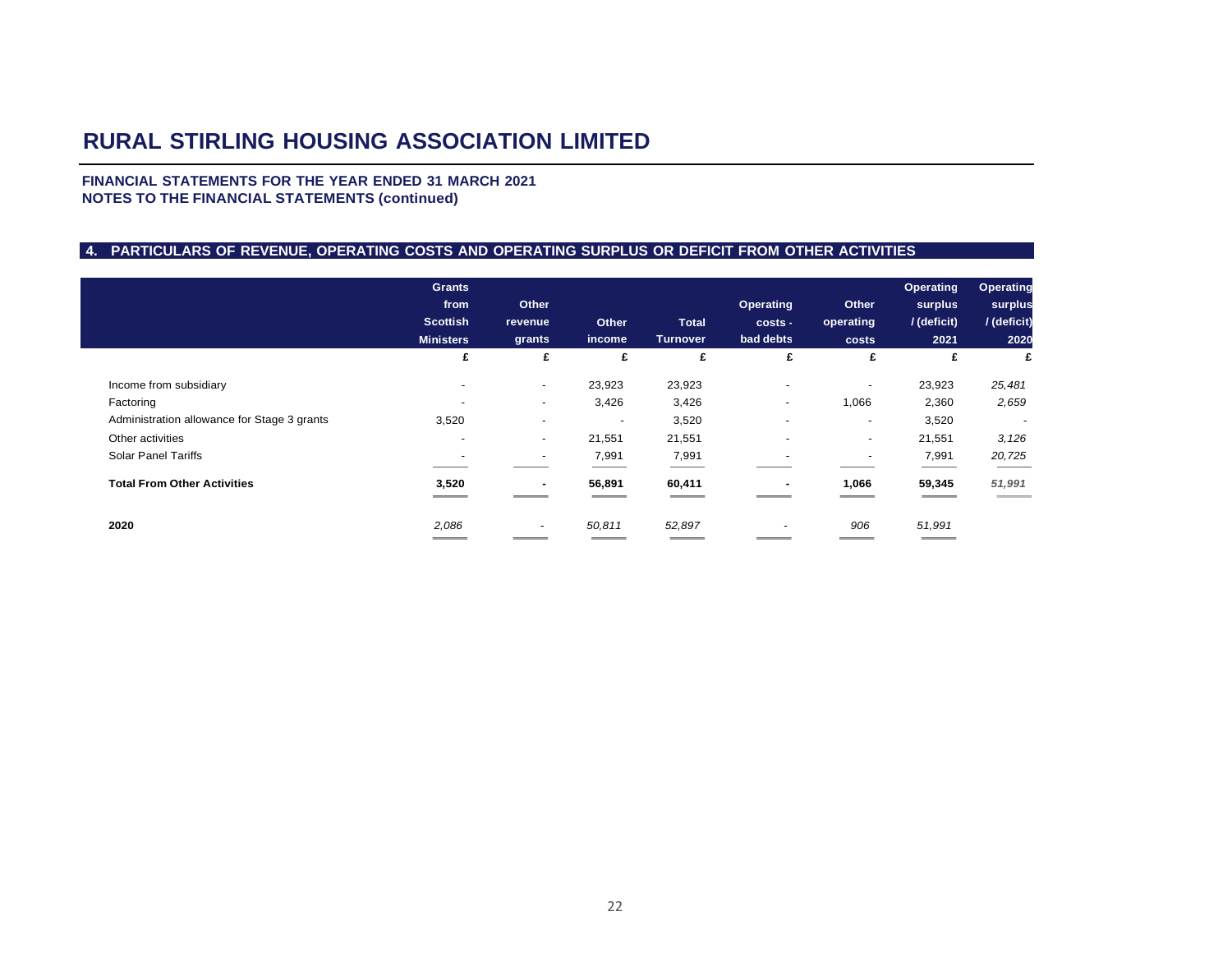#### **FINANCIAL STATEMENTS FOR THE YEAR ENDED 31 MARCH 2021 NOTES TO THE FINANCIAL STATEMENTS (continued)**

| <b>OFFICERS' EMOLUMENTS</b>                                                                                                                                                       |                                       |                                       |
|-----------------------------------------------------------------------------------------------------------------------------------------------------------------------------------|---------------------------------------|---------------------------------------|
|                                                                                                                                                                                   | 2021<br>£                             | 2020                                  |
| The Officers are defined in the Co-operative and Community Benefit<br>Societies Act 2014 as the members of the Board of Management,<br>managers and employees of the Association. |                                       | £                                     |
| One Officer of the Association received emoluments greater than £60,000.                                                                                                          |                                       |                                       |
| Aggregate emoluments payable to Officers with emoluments greater than<br>£60,000 (excluding pension contributions)                                                                | 70,369                                | 66,091                                |
| Pension contributions made on behalf on Officers with emoluments greater<br>than £60,000                                                                                          | 5,917                                 | 5,824                                 |
| Emoluments payable to Chief Executive (excluding pension contributions)<br>Pension contributions paid on behalf of the Chief Executive                                            | 70,369<br>5,917                       | 66,091<br>5,824                       |
| Total emoluments payable to the Chief Executive                                                                                                                                   | 76,286                                | 71,915                                |
| Total emoluments paid to key management personnel                                                                                                                                 | 154,626                               | 145,508                               |
| The number of Officers, including the highest paid Officer, who received<br>pension contributions, over £60,000 was in the following ranges:-                                     | emoluments,                           | including                             |
| £60,001 to £70,000                                                                                                                                                                | <b>Number</b><br>1                    | <b>Number</b><br>1                    |
| <b>EMPLOYEE INFORMATION</b>                                                                                                                                                       |                                       |                                       |
|                                                                                                                                                                                   | 2021<br>No.                           | 2020<br>No.                           |
| Average monthly number of full time equivalent persons employed during<br>the year                                                                                                | 14                                    | 14                                    |
| Average total number of employees employed during the year                                                                                                                        | 15                                    | 16                                    |
| Staff costs were:                                                                                                                                                                 | £                                     | £                                     |
| Wages and salaries<br>National insurance costs<br>Pension costs<br>Temporary, agency and seconded staff                                                                           | 565,708<br>51,660<br>39,720<br>24,277 | 525,905<br>49,718<br>40,260<br>40,049 |
|                                                                                                                                                                                   | 681,365                               | 655,932                               |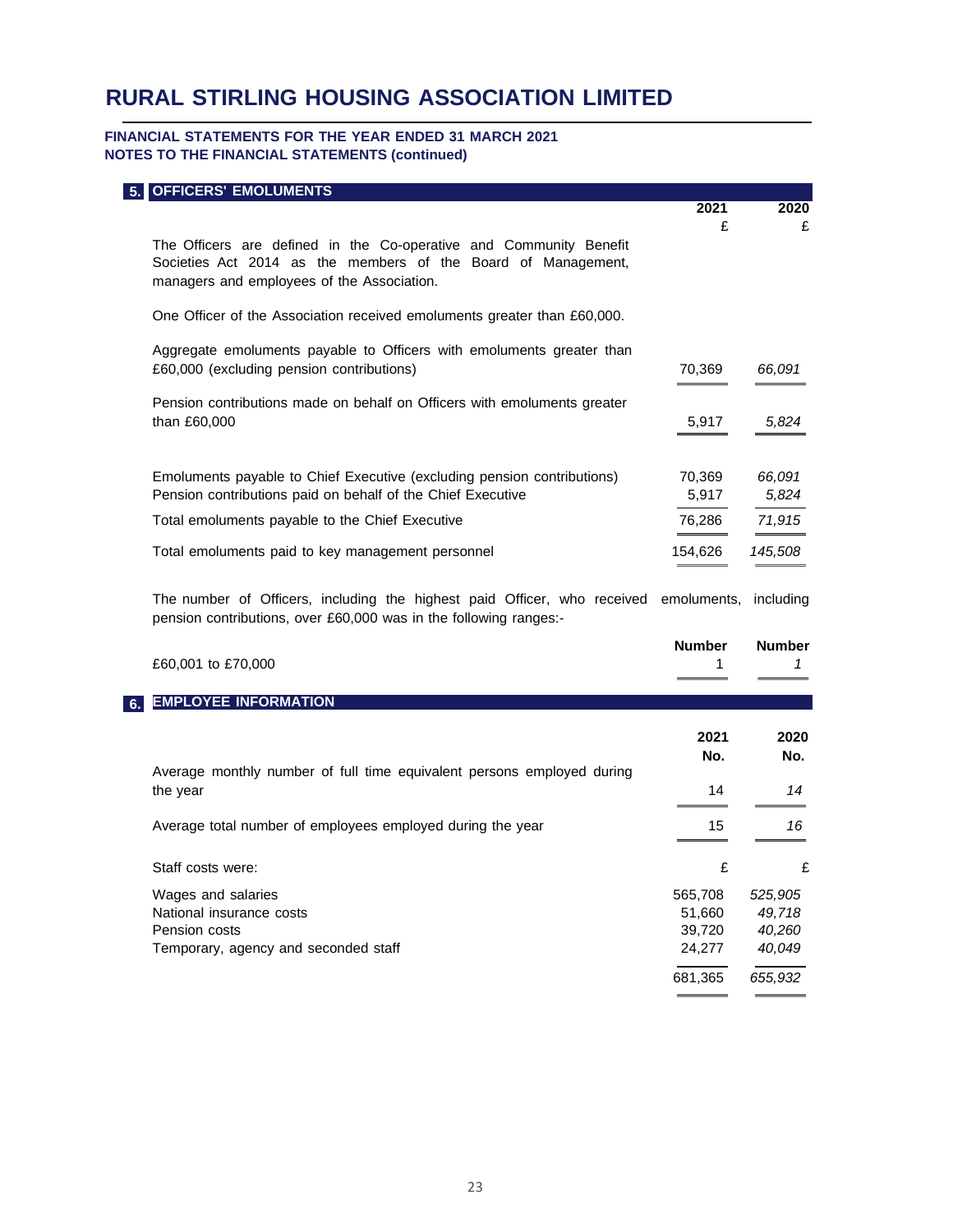#### **FINANCIAL STATEMENTS FOR THE YEAR ENDED 31 MARCH 2021 NOTES TO THE FINANCIAL STATEMENTS (continued)**

| <b>GAIN ON SALE OF HOUSING STOCK</b><br>7. |              |              |
|--------------------------------------------|--------------|--------------|
|                                            | 2021<br>£    | 2020<br>£    |
| Sales proceeds                             | 10,000       |              |
| Cost of sales                              |              |              |
| Gain on sale of housing stock              | 10,000       |              |
| INTEREST PAYABLE AND SIMILAR CHARGES<br>8. |              |              |
|                                            | 2021         | 2020         |
| On bank loans and overdrafts               | £<br>326,043 | £<br>368,472 |
| Other Ioan Interest                        | 2,200        |              |
|                                            |              |              |
|                                            | 328,243      | 368,472      |
| Less: Interest Capitalised on developments | (1, 859)     |              |
|                                            |              |              |

| Surplus For The Year is stated after charging/(crediting): | 2021      | 2020                     |
|------------------------------------------------------------|-----------|--------------------------|
| Depreciation - non-current assets                          | 1.286.041 | 1.308.728                |
| Auditors' remuneration - audit services                    | 9.576     | 9.120                    |
| Gain on sale of other non-current assets                   | (15.119)  | $\overline{\phantom{0}}$ |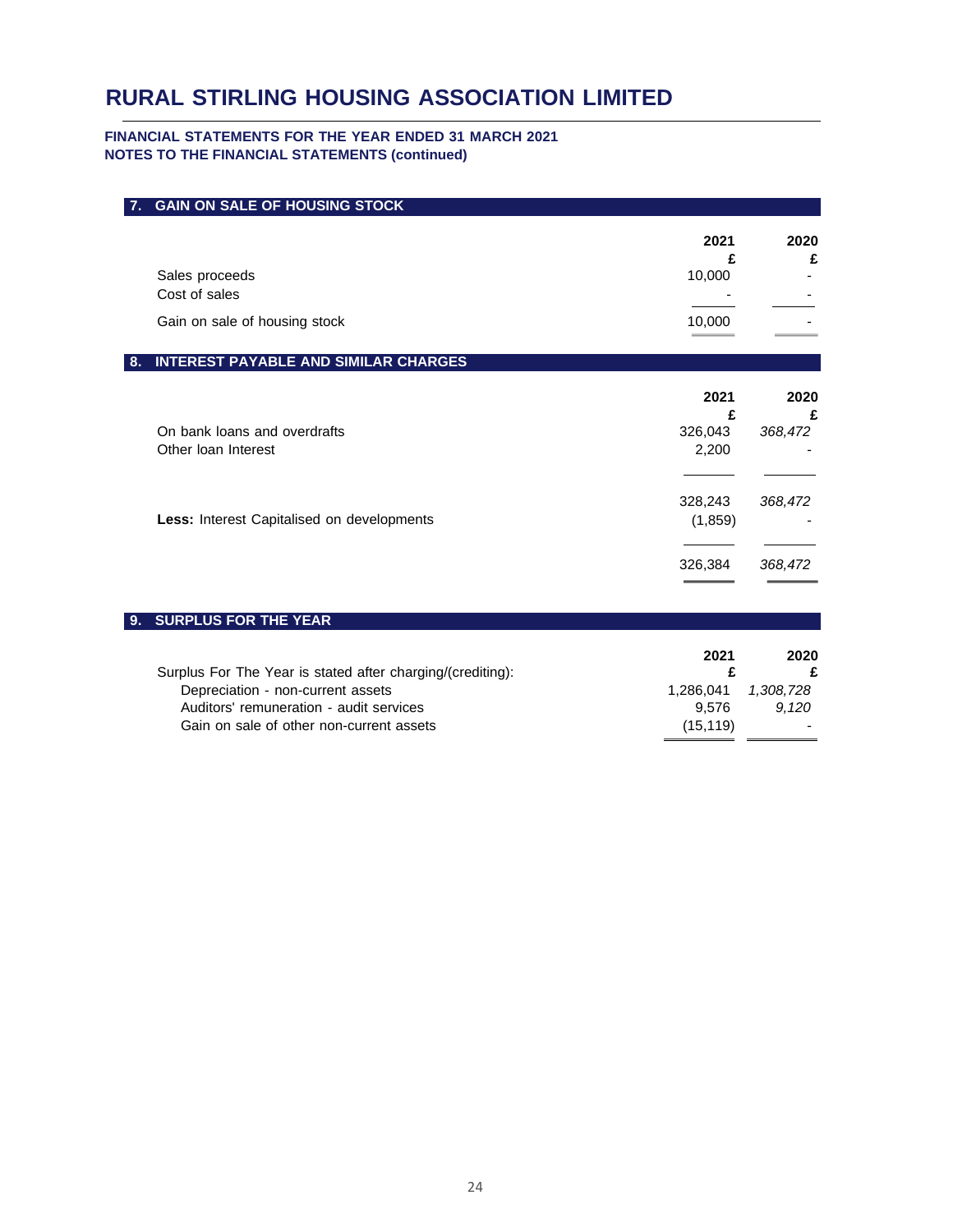#### **FINANCIAL STATEMENTS FOR THE YEAR ENDED 31 MARCH 2021 NOTES TO THE FINANCIAL STATEMENTS (continued)**

#### **10. NON-CURRENT ASSETS**

| (a) Housing<br><b>Properties</b> | <b>Housing</b><br><b>Properties</b><br><b>Held</b><br>for Letting<br>£ | <b>Housing</b><br><b>Properties</b><br>In course of<br><b>Construction</b><br>£ | <b>Shared</b><br><b>Ownership</b><br><b>Completed</b><br>£ | <b>Total</b><br>£ |
|----------------------------------|------------------------------------------------------------------------|---------------------------------------------------------------------------------|------------------------------------------------------------|-------------------|
| <b>COST</b>                      |                                                                        |                                                                                 |                                                            |                   |
| At 1 April 2020                  | 55,119,488                                                             | 2,100,169                                                                       | 631,788                                                    | 57,851,445        |
| Additions                        | 317,775                                                                | 5,181,866                                                                       |                                                            | 5,499,641         |
| Disposals                        | (122, 107)                                                             |                                                                                 |                                                            | (122, 107)        |
| <b>Transfers</b>                 | 50,588                                                                 |                                                                                 | (50, 588)                                                  |                   |
| At 31 March 2021                 | 55,365,744                                                             | 7,282,035                                                                       | 581,200                                                    | 63,228,979        |
| <b>DEPRECIATION</b>              |                                                                        |                                                                                 |                                                            |                   |
| At 1 April 2020                  | 15,465,437                                                             |                                                                                 | 258,597                                                    | 15,724,034        |
| Charge for Year                  | 1,241,894                                                              |                                                                                 | 9,973                                                      | 1,251,867         |
| <b>Transfers</b>                 | 17,835                                                                 |                                                                                 | (17, 835)                                                  |                   |
| <b>Disposals</b>                 | (122, 107)                                                             |                                                                                 |                                                            | (122, 107)        |
| At 31 March 2021                 | 16,603,059                                                             |                                                                                 | 250,735                                                    | 16,853,794        |
| <b>NET BOOK VALUE</b>            |                                                                        |                                                                                 |                                                            |                   |
| At 31 March 2021                 | 38,762,685                                                             | 7,282,035                                                                       | 330,465                                                    | 46,375,185        |
| At 31 March 2020                 | 39,654,051                                                             | 2,100,169                                                                       | 373,191                                                    | 42, 127, 411      |
|                                  |                                                                        |                                                                                 |                                                            |                   |

|                                                            | 2021                     |             | 2020                     |         |             |  |
|------------------------------------------------------------|--------------------------|-------------|--------------------------|---------|-------------|--|
| <b>Expenditure on Existing Properties</b>                  | Component<br>replacement | Improvement | Component<br>replacement |         | Improvement |  |
| Amounts capitalised<br>Amounts charged to the statement of | 279.575                  |             |                          | 167.586 |             |  |
| comprehensive income                                       | 611,497                  |             |                          | 465.741 |             |  |

All land and housing properties are heritable.

The Association's lenders have standard securities over housing property with a carry value of £25,433,767 (2020 - £26,059,820)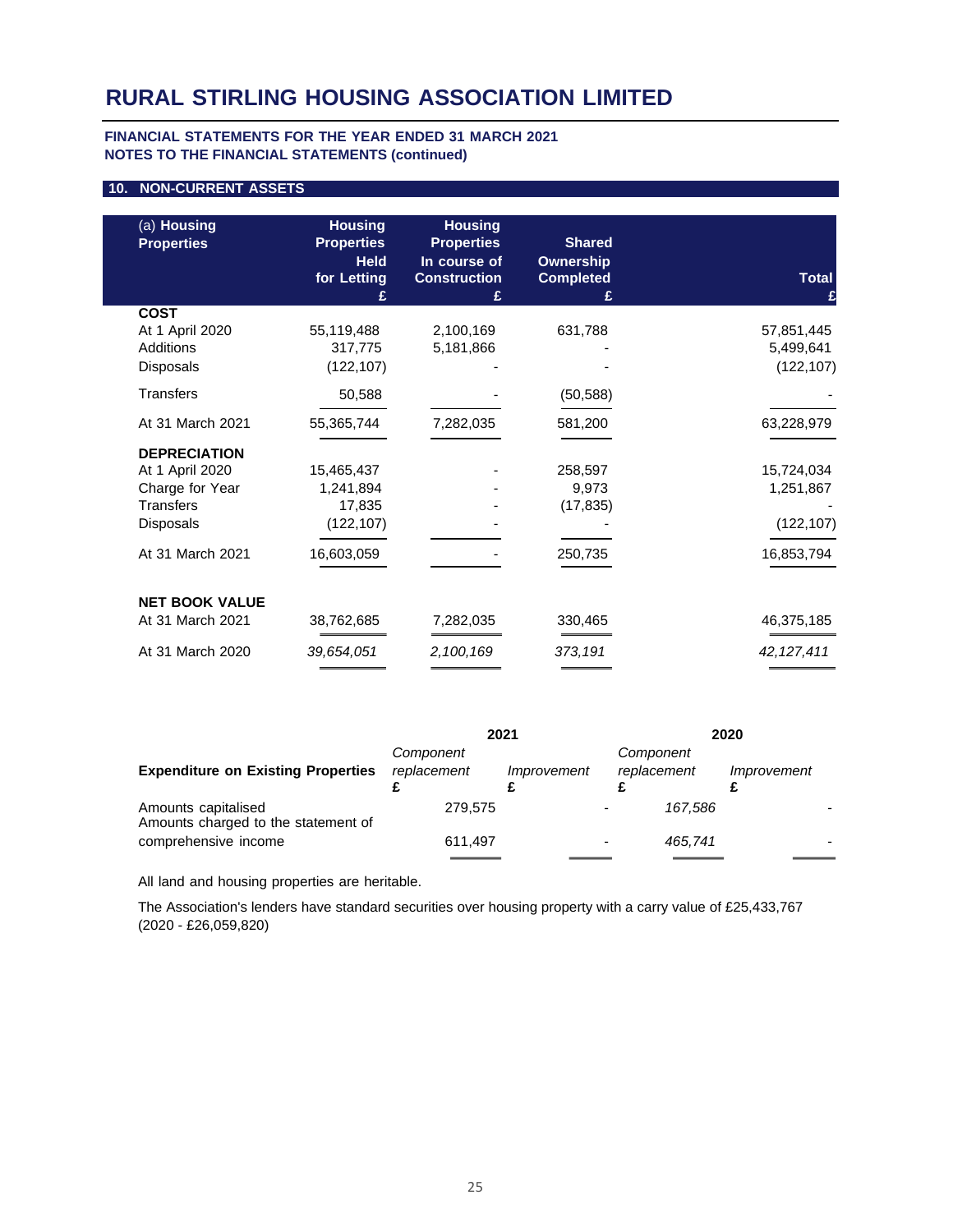#### **FINANCIAL STATEMENTS FOR THE YEAR ENDED 31 MARCH 2021 NOTES TO THE FINANCIAL STATEMENTS (continued)**

| 10. NON CURRENT ASSETS (continued) |                                  |                                 |                                            |              |
|------------------------------------|----------------------------------|---------------------------------|--------------------------------------------|--------------|
| (b) Other tangible<br>assets       | <b>Office</b><br><b>Premises</b> | <b>Furniture</b><br>& Equipment | <b>Machinery &amp;</b><br><b>Equipment</b> | <b>Total</b> |
| <b>COST</b>                        |                                  |                                 |                                            |              |
| At 1 April 2020                    | 983,067                          | 105,019                         | 11,720                                     | 1,099,806    |
| Additions                          | 6,746                            | 1,936                           |                                            | 8,682        |
| Eliminated on disposals            |                                  | (3,359)                         | (11, 720)                                  | (15,079)     |
| At 31 March 2021                   | 989,813                          | 103,596                         |                                            | 1,093,409    |
| <b>DEPRECIATION</b>                |                                  |                                 |                                            |              |
| At 1 April 2020                    | 94,418                           | 41,681                          | 11,720                                     | 147,819      |
| Charge for year                    | 19,548                           | 14,626                          |                                            | 34,174       |
| Eliminated on disposals            |                                  | (3,359)                         | (11, 720)                                  | (15,079)     |
| At 31 March 2021                   | 113,966                          | 52,948                          |                                            | 166,914      |
| <b>NET BOOK VALUE</b>              |                                  |                                 |                                            |              |
| At 31 March 2021                   | 875,847                          | 50,648                          |                                            | 926,495      |
| At 31 March 2020                   | 888,649                          | 63,338                          |                                            | 951,987      |

| <b>11. FIXED ASSET INVESTMENTS</b> |      |      |
|------------------------------------|------|------|
|                                    | 2021 | 2020 |
|                                    |      |      |
| Subsidiary undertakings            |      |      |
|                                    |      |      |

#### **Subsidiary Undertakings**

The Association has a 100% owned subsidiary named Venachar Limited. The relationship between the Association and its subsidiary is set out in an independence agreement between both parties.

In the opinion of the Board of Management the aggregate value of assets of the subsidiary is not less than the aggregate of the amounts at which those assets are stated in the Association's balance sheet.

During the year, Rural Stirling Housing Association Limited recharged staff costs and overheads to Venachar Limited, amounting to £2,863 (2020 - £4,421) and charged lease rentals totalling £21,060 (2020 - £21,060). At the year end the balance due from Venachar Limted to Rural Stirling Housing Association Limited was £18,249 (2020 - £20,652).

|                  | 2021     |          | 2020     |          |
|------------------|----------|----------|----------|----------|
|                  |          | Profit / |          | Profit / |
|                  | Reserves | (Loss)   | Reserves | (Loss)   |
|                  |          |          |          | £        |
| Venachar Limited | (1,996)  | (25)     | (1,971)  | (611)    |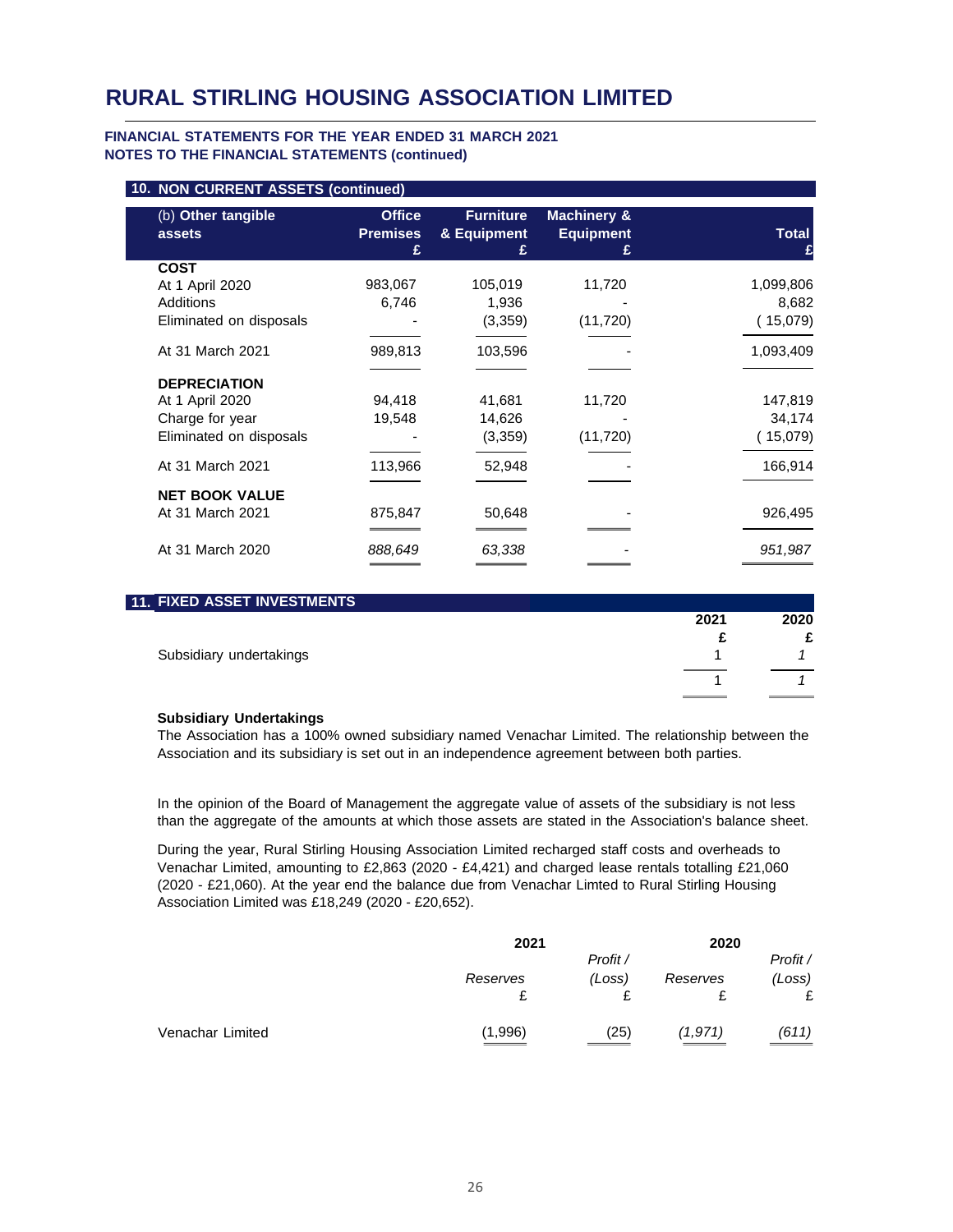#### **FINANCIAL STATEMENTS FOR THE YEAR ENDED 31 MARCH 2021 NOTES TO THE FINANCIAL STATEMENTS (continued)**

| <b>12. RECEIVABLES</b>                              |           |           |
|-----------------------------------------------------|-----------|-----------|
|                                                     | 2021      | 2020      |
|                                                     | £         | £         |
| Gross arrears of rent and service charges           | 127,723   | 116,078   |
| Less: Provision for doubtful debts                  | (69, 784) | (56, 613) |
| Net arrears of rent and service charges             | 57.939    | 59,465    |
| Social housing grant receivable                     | 873,727   | 429,460   |
| Other receivables                                   | 49,142    | 63,483    |
| Amounts due from group undertakings                 | 18,249    | 20,652    |
|                                                     | 999,057   | 573,060   |
| <b>13. CASH AND CASH EQUIVALENTS</b>                |           |           |
|                                                     | 2021      | 2020      |
|                                                     | £         | £         |
| Cash at bank and in hand                            | 1,121,617 | 898,601   |
| Balances held in deposit accounts (classed as cash) | 134       | 93        |
|                                                     | 1,121,751 | 898.694   |
|                                                     |           |           |
| 14. PAYABLES: AMOUNTS FALLING DUE WITHIN ONE YEAR   |           |           |
|                                                     | 2021      | 2020      |
|                                                     | £         | £         |
| <b>Bank loans</b>                                   | 332,337   | 358,094   |

| Bank loans                       | 332.337   | 358.094   |
|----------------------------------|-----------|-----------|
| Derivative financial instruments | 67.792    | 25,345    |
| Trade payables                   | 35.327    | 14,180    |
| Rent received in advance         | 122.677   | 119.681   |
| Other payables                   | 187.419   | 200,385   |
| Accruals and deferred income     | 1.052.882 | 878,912   |
|                                  | 1.798.434 | 1,596,597 |

At the balance sheet date there were pension contributions outstanding of £1,265 (2020 - £188)

| 15. PAYABLES: AMOUNTS FALLING DUE AFTER MORE THAN ONE YEAR |            |            |
|------------------------------------------------------------|------------|------------|
|                                                            | 2021       | 2020       |
|                                                            |            |            |
| Bank loans                                                 | 10.078.379 | 10.336.267 |
| Derivative Financial Instruments                           | 97.761     | 208.000    |
|                                                            | 10,176,140 | 10.544.267 |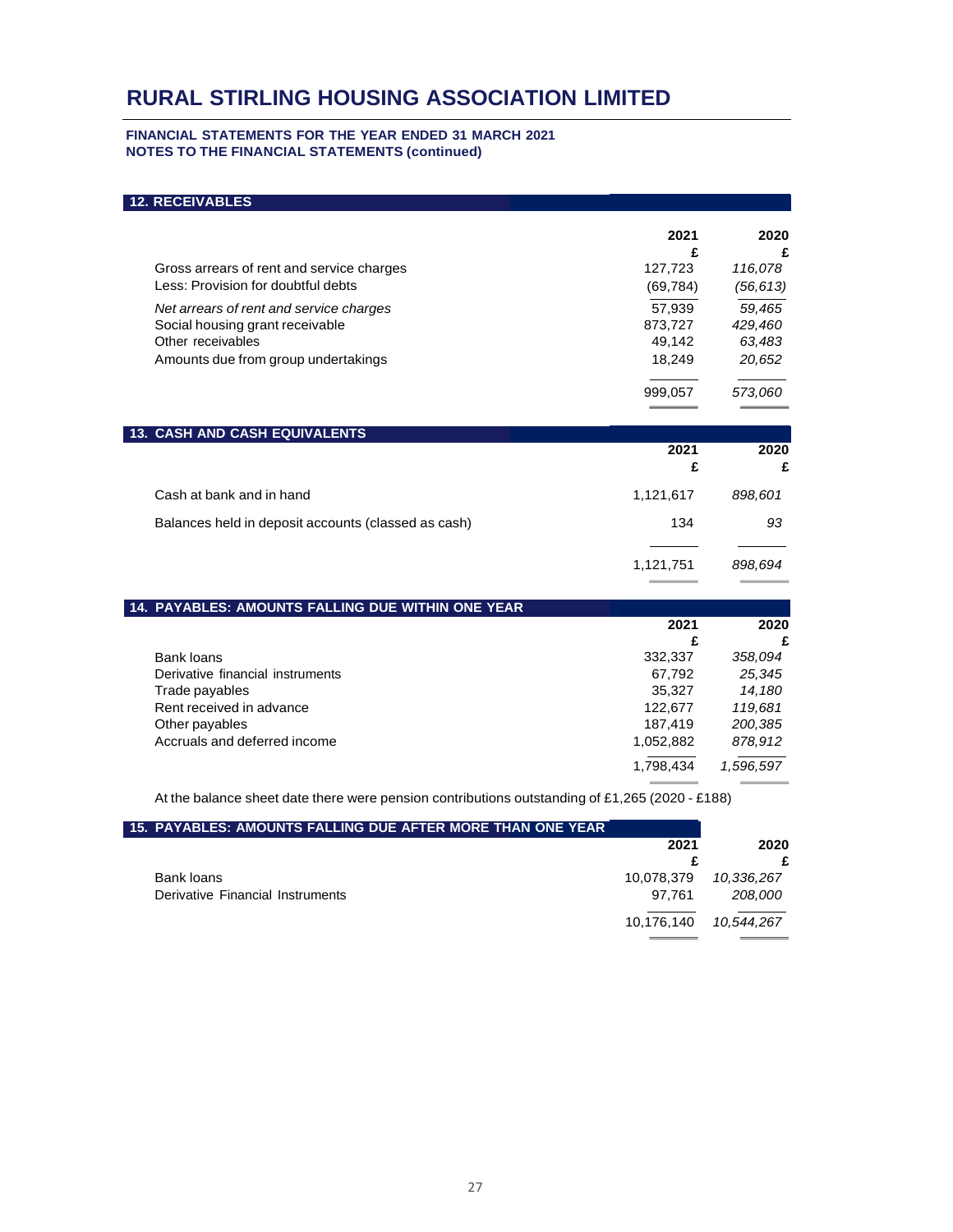#### **FINANCIAL STATEMENTS FOR THE YEAR ENDED 31 MARCH 2021 NOTES TO THE FINANCIAL STATEMENTS (continued)**

| <b>16. DEBT ANALYSIS - BORROWINGS</b>                     |            |            |
|-----------------------------------------------------------|------------|------------|
|                                                           | 2021       | 2020       |
|                                                           | £          | £          |
| <b>Bank Loans</b>                                         |            |            |
| Amounts due within one year                               | 332,337    | 358.094    |
| Amounts due in one year or more but less than two years   | 484,893    | 368,211    |
| Amounts due in two years or more but less than five years | 1,023,527  | 748.241    |
| Amounts due in more than five years                       | 8,569,959  | 9,219,815  |
|                                                           | 10,410,716 | 10,694,361 |

The Association has a number of bank loans the principal terms of which are as follows:

|                         | <b>Number</b> of  | <b>Effective</b>       |                             |
|-------------------------|-------------------|------------------------|-----------------------------|
|                         | <b>Properties</b> | <i><b>Interest</b></i> | <b>Maturity Variable or</b> |
| Lender                  | <b>Secured</b>    | Rate                   | (Year) Fixed                |
| Nationwide BS           | 4                 | 3.8%                   | 2029 Variable               |
| Nationwide BS           | 6                 | 3.3%                   | 2027 Variable               |
| Nationwide BS           | 15                | 3.3%                   | 2028 Variable               |
| Nationwide BS           | 9                 | 0.7%                   | 2032 Variable               |
| Nationwide BS           | 8                 | 3.3%                   | 2028 Variable               |
| Nationwide BS           | 10                | 3.5%                   | 2024 Variable               |
| Nationwide BS           | 8                 | 3.3%                   | 2028 Variable               |
| Nationwide BS           | 23                | 0.7%                   | 2034 Variable               |
| Nationwide BS           | 24                | 0.6%                   | 2037 Variable               |
| Nationwide BS           | 20                | 1.5%                   | 2039 Variable               |
| <b>Bank of Scotland</b> | 1                 | 5.7%                   | 2025 Fixed                  |
| <b>Bank of Scotland</b> | 3                 | 0.7%                   | 2033 Variable               |
| <b>Bank of Scotland</b> | 2                 | 0.7%                   | 2033 Variable               |
| <b>Bank of Scotland</b> | 5                 | 4.1%                   | 2032 Fixed                  |
| <b>Bank of Scotland</b> | 12                | 4.2%                   | 2033 Fixed                  |
| <b>Bank of Scotland</b> | 20                | 5.0%                   | 2027 Fixed                  |
| <b>Bank of Scotland</b> | 49                | 3.6%                   | 2034 Fixed                  |
| Bank of Scotland        | 15                | 2.0%                   | 2045 Variable               |
| <b>Bank of Scotland</b> | 139               | 1.9%                   | 2045 Fixed                  |
| Royal Bank of Scotland  | 30                | 1.0%                   | 2029 Variable               |
| Royal Bank of Scotland  | 34                | 2.0%                   | 2040 Variable               |
| Royal Bank of Scotland  | 34                | 6.2%                   | 2040 Fixed                  |
| Royal Bank of Scotland  | 10                | 0.9%                   | 2040 Variable               |
| Royal Bank of Scotland  | 17                | 2.5%                   | 2040 Variable               |

All the Association's bank borrowings are repayable on a monthly basis with the principal being amortised over the term of the loans.

In accordance with FRS 102 the Association's bank borrowings are valued using at amortised cost using the effective interest rate method.

| Derivative financial instruments                          |         |         |
|-----------------------------------------------------------|---------|---------|
| Amounts due within one year                               | 67.792  | 25.345  |
| Amounts due in two years or more but less than five years | 97.761  | 208.000 |
|                                                           | 165.553 | 233.345 |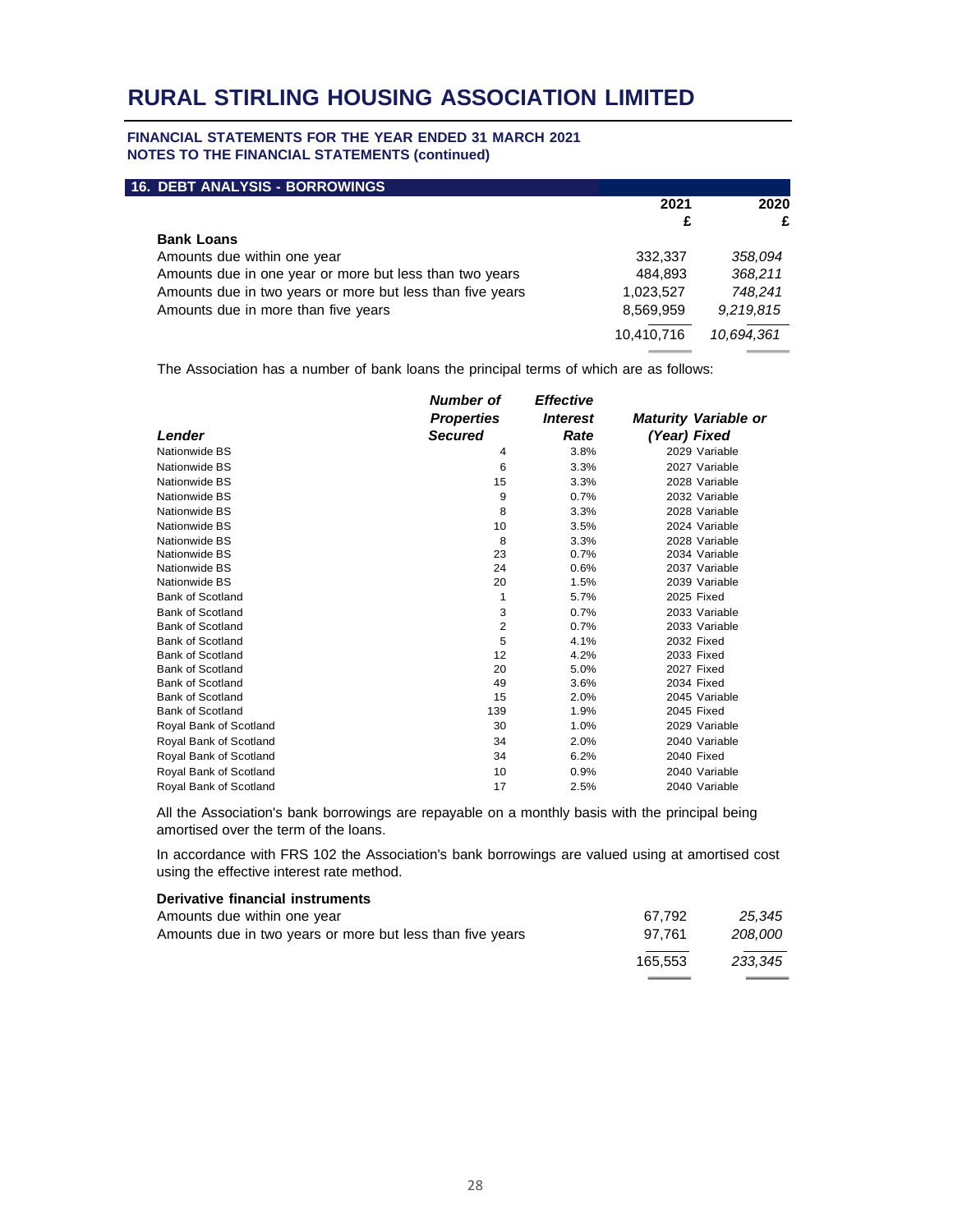#### **FINANCIAL STATEMENTS FOR THE YEAR ENDED 31 MARCH 2021 NOTES TO THE FINANCIAL STATEMENTS (continued)**

#### **17. DEFERRED INCOME**

|                         | <b>Social</b><br><b>Housing</b><br><b>Grants</b><br>£ | <b>Other</b><br><b>Housing</b><br><b>Grants</b><br>£ | <b>Total</b> |
|-------------------------|-------------------------------------------------------|------------------------------------------------------|--------------|
| Capital grants received |                                                       |                                                      |              |
| At 1 April 2020         | 37,722,050                                            | 1,495,218                                            | 39,217,268   |
| Additions in the year   | 5,423,613                                             |                                                      | 5,423,613    |
| At 31 March 2021        | 43,145,663                                            | 1,495,218                                            | 44,640,881   |
| Amortisation            |                                                       |                                                      |              |
| At 1 April 2020         | 12,116,635                                            | 402,970                                              | 12,519,605   |
| Amortisation in year    | 783,184                                               | 33,080                                               | 816,264      |
| At 31 March 2021        | 12,899,819                                            | 436,050                                              | 13,335,869   |
| Net book value          |                                                       |                                                      |              |
| At 31 March 2021        | 30,245,844                                            | 1,059,168                                            | 31,305,012   |
| At 31 March 2020        | 25,605,415                                            | 1,092,248                                            | 26,697,663   |
|                         |                                                       |                                                      |              |

This is expected to be released to the Statement of Comprehensive Income in the following years:

|                                   | 2021       | 2020       |
|-----------------------------------|------------|------------|
|                                   |            | £          |
| Amounts due within one year       | 816.264    | 831.323    |
| Amounts due in more than one year | 30.488.748 | 25.866.340 |
|                                   | 31.305.012 | 26.697.663 |

#### **18. SHARE CAPITAL**

| Shares of £1 each, issued and fully paid          | 2021<br>£        | 2020<br>£   |
|---------------------------------------------------|------------------|-------------|
| At 1 April<br>Issued in year<br>Cancelled in year | 182<br>3<br>(34) | 257<br>(79) |
| At 31 March                                       | 151              | 182         |

Each member of the Association holds one share of £1 in the Association. These shares carry no rights to dividend or distributions on a winding up. When a shareholder ceases to be a member, that person's share is cancelled and the amount paid thereon becomes the property of the Association. Each member has a right to vote at members' meetings.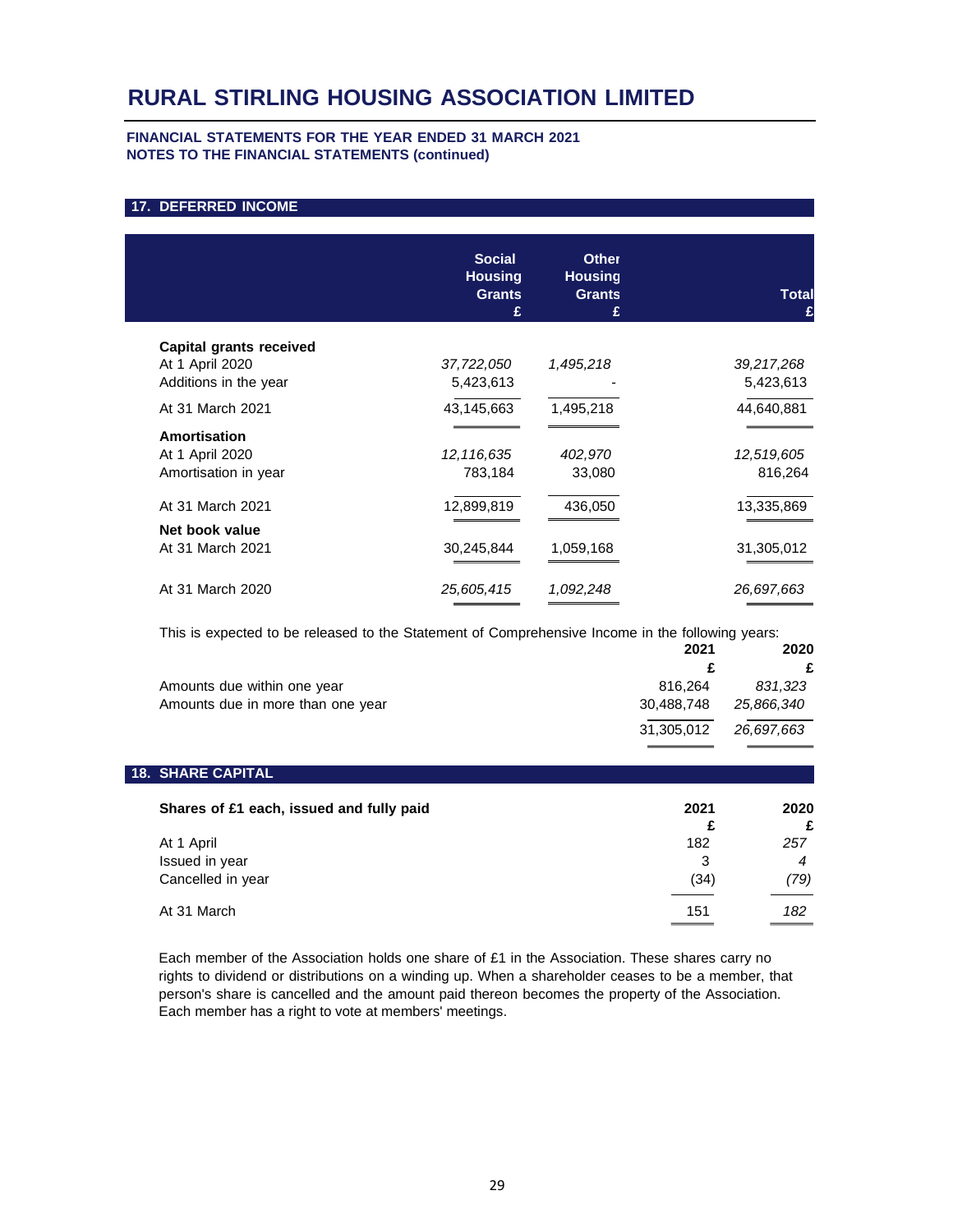#### **FINANCIAL STATEMENTS FOR THE YEAR ENDED 31 MARCH 2021 NOTES TO THE FINANCIAL STATEMENTS (continued)**

#### **19. CASH FLOWS**

| Reconciliation of net cash flow to   |         |             |           |             |
|--------------------------------------|---------|-------------|-----------|-------------|
| movement in net debt                 |         | 2021        |           | 2020        |
|                                      | £       | £           |           | £           |
| Increase in cash                     | 223,057 |             | 68,039    |             |
| Cashflow from change in net debt     | 283,645 |             | (226.932) |             |
| Movement in net debt during the year |         | 506.702     |           | (158, 893)  |
| Net debt at 1 April                  |         | (9,795,667) |           | (9,636,774) |
| Net debt at 31 March                 |         | (9,288,965) |           | (9,795,667) |

|                                 | At            |                      | <b>Other</b>   | At            |
|---------------------------------|---------------|----------------------|----------------|---------------|
| Analysis of changes in net debt |               | 1-Apr-2020 Cashflows | <b>Changes</b> | 31-Mar-2021   |
|                                 |               |                      | c              |               |
| Cash and cash equivalents       | 898,694       | 223,057              |                | 1,121,751     |
|                                 | 898,694       | 223,057              |                | 1,121,751     |
| Debt: Due within one year       | (358,094)     | 283,645              | (257, 888)     | (332, 337)    |
| Due after more than one year    | (10,336,267)  |                      | 257,888        | (10,078,379)  |
| Net debt                        | (9, 795, 667) | 506,702              |                | (9, 288, 965) |
|                                 |               |                      |                |               |

| <b>20. CAPITAL COMMITMENTS</b>                                    |           |           |
|-------------------------------------------------------------------|-----------|-----------|
|                                                                   | 2021      | 2020      |
|                                                                   |           |           |
| Capital Expenditure that has been contracted for but has not been |           |           |
| provided for in the financial statements                          | 5.471.325 | 9.008.406 |

The above commitments will be financed by a mixture of public grant, private finance and the Association's own resources.

| 21. COMMITMENTS UNDER OPERATING LEASES                                                                       |       |       |
|--------------------------------------------------------------------------------------------------------------|-------|-------|
|                                                                                                              | 2021  | 2020  |
|                                                                                                              |       |       |
| At the year end, the total minimum lease payments under non-cancellable operating<br>leases were as follows: |       |       |
| <b>Other</b>                                                                                                 |       |       |
| Expiring in the next year                                                                                    | 2.241 | 1.581 |
| Expiring later than one year and not later than five years                                                   | 8,569 | 3.103 |
| Expiring later than five years                                                                               | 1.344 |       |
|                                                                                                              |       |       |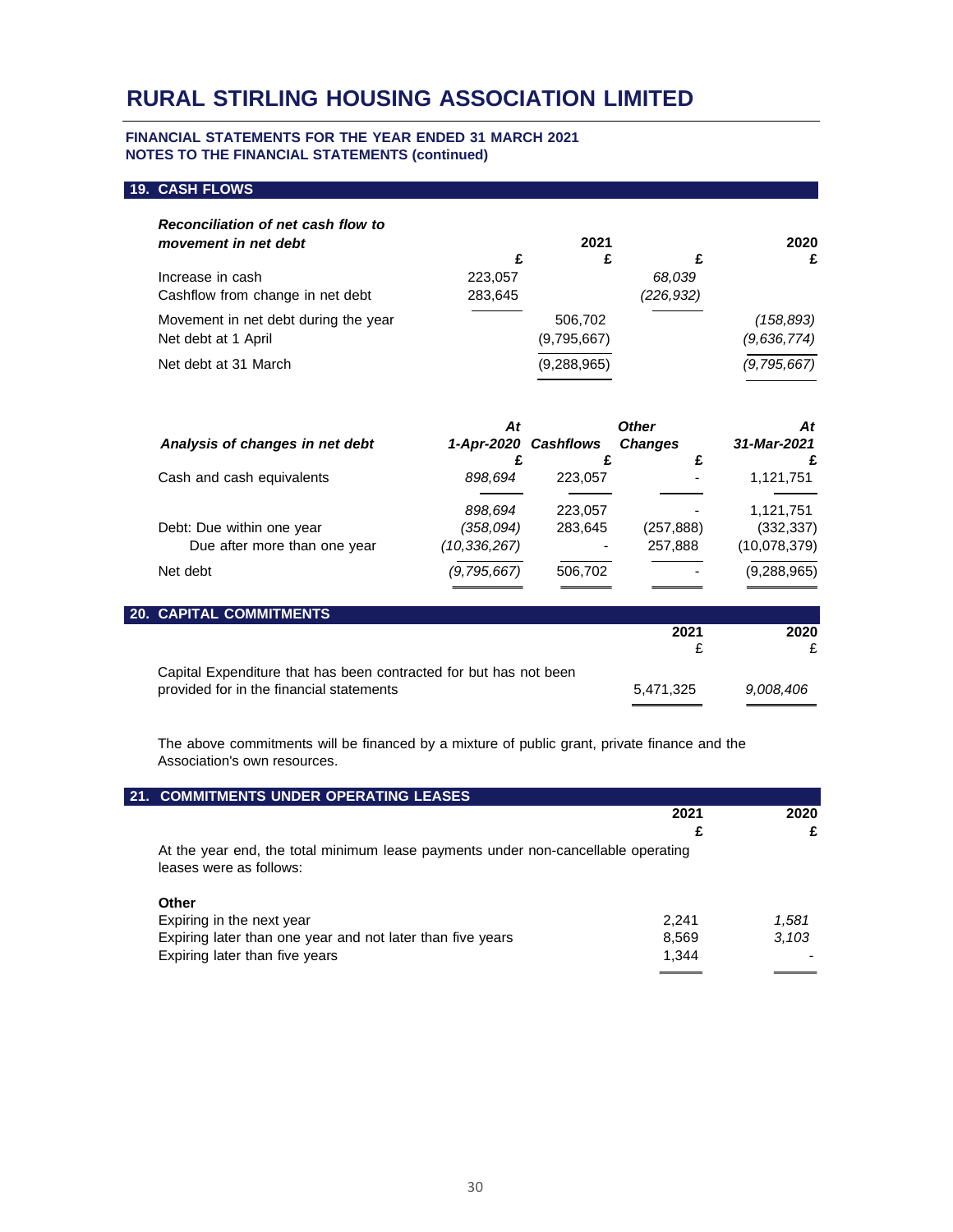#### **FINANCIAL STATEMENTS FOR THE YEAR ENDED 31 MARCH 2021 NOTES TO THE FINANCIAL STATEMENTS (continued)**

#### **22. DETAILS OF ASSOCIATION**

The Association is a Registered Society registered with the Financial Conduct Authority and is domiciled in Scotland.

The Association's principal place of business is Stirling Road, Doune, Perthshire, FK16 6AA.

The Association is a Registered Social Landlord and Scottish Charity that owns and manages social housing property in Stirling.

#### **23. BOARD OF MANAGEMENT MEMBER EMOLUMENTS**

Board of Management members received £45 (2020 - £2,721) in the year by way of reimbursement of expenses. No remuneration is paid to Board of Management members in respect of their duties to the Association.

| 24. CHANGE IN FAIR VALUE OF FINANCIAL INSTRUMENTS        |           |           |
|----------------------------------------------------------|-----------|-----------|
|                                                          | 2021      | 2020      |
|                                                          |           | £         |
| Opening fair value of derivative financial instruments   | 233.345   | 253,202   |
| Change in fair value of derivative financial instruments | (67, 792) | (19, 857) |
|                                                          | 165.553   | 233,345   |
|                                                          |           |           |

#### *Interest rate risk*

Bank borrowings are in accordance with the Association's Treasury Management policy and interest rate risk is managed by having a suitable balance of variable and fixed rate borrowings. The interest rate swap forms part of that strategy.

#### **25. HOUSING STOCK**

| The number of units of accommodation in management<br>at the year end was:- | 2021<br>No. | 2020<br>No. |
|-----------------------------------------------------------------------------|-------------|-------------|
| General needs                                                               | 601         | 600         |
| Supported housing                                                           | 13          | 13          |
| Shared ownership                                                            | 14          | 15          |
|                                                                             | 628         | 628         |
|                                                                             |             |             |